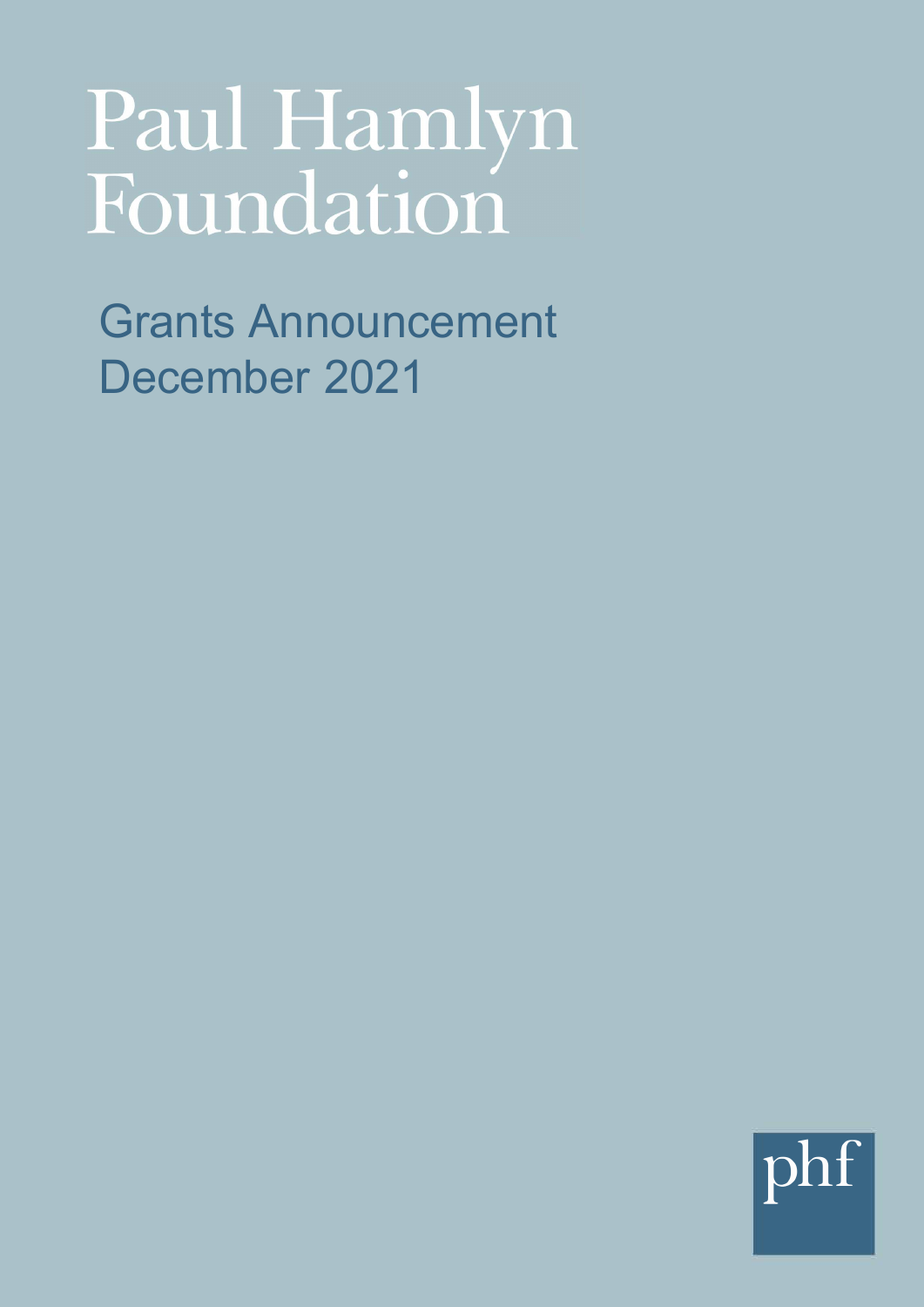Paul Hamlyn Foundation is one of the largest independent grant-makers in the UK. We use our resources to support social change, working towards a just and equitable society in which everyone, especially young people, can realise their full potential and enjoy fulfilling and creative lives.

The 139 grants described here have been awarded between October and December 2021 and total over £11.4 million.

Details of all grants are available in our [grants database.](https://www.phf.org.uk/grants/)

# Investing in Young People

We support organisations at different stages of development to improve, consolidate and spread practices that empower young people to shape their lives and lead change.

## Youth Fund

Our Youth Fund provides core funding to organisations whose main purpose is working with and for young people (aged 14-25) who face complex transitions to adulthood.

#### **[Hot Chocolate Trust](http://www.hotchocolate.org.uk/)**

**Grant amount:** £90,000 **Grant duration:** 36 months **Location:** Scotland **Project:** Growing impact: Youth voice, specialist youth work, and sharing learning

**Description:** Hot Chocolate Trust is a large youth centre in central Dundee. They offer open access drop-in sessions, tailored one-to-one and group support, and programmes focused around the arts and youth leadership. This grant supports Hot Chocolate Trust to increase the breadth and depth of their mental health, homelessness and creative arts offers. They also aim to influence the wider youth sector through the development and promotion of their outcomes database.

#### **[Include Youth](http://www.includeyouth.org/)**

**Grant amount:** £90,000 **Grant duration:** 36 months **Location:** Northern Ireland **Project:** Embedding care-experienced young people's participation and engagement in Northern Ireland

**Description:** Include Youth is a rights based charity in Northern Ireland. They work with young people with experience of care from communities with high levels of socio-economic deprivation, or whose rights are not being met. This grant supports Include Youth's policy, advocacy and communications work. Specifically, Include Youth will provide increased guidance, support and training to external organisations, and continue to champion young people's rights and voices in response to ongoing challenges, including the pandemic and Brexit.

#### **[Link to Change](http://www.linktochange.org.uk/)**

**Grant amount:** £90,000 **Grant duration:** 36 months **Location:** East of England**,** East Midlands **Project:** Link to Change: Strategic development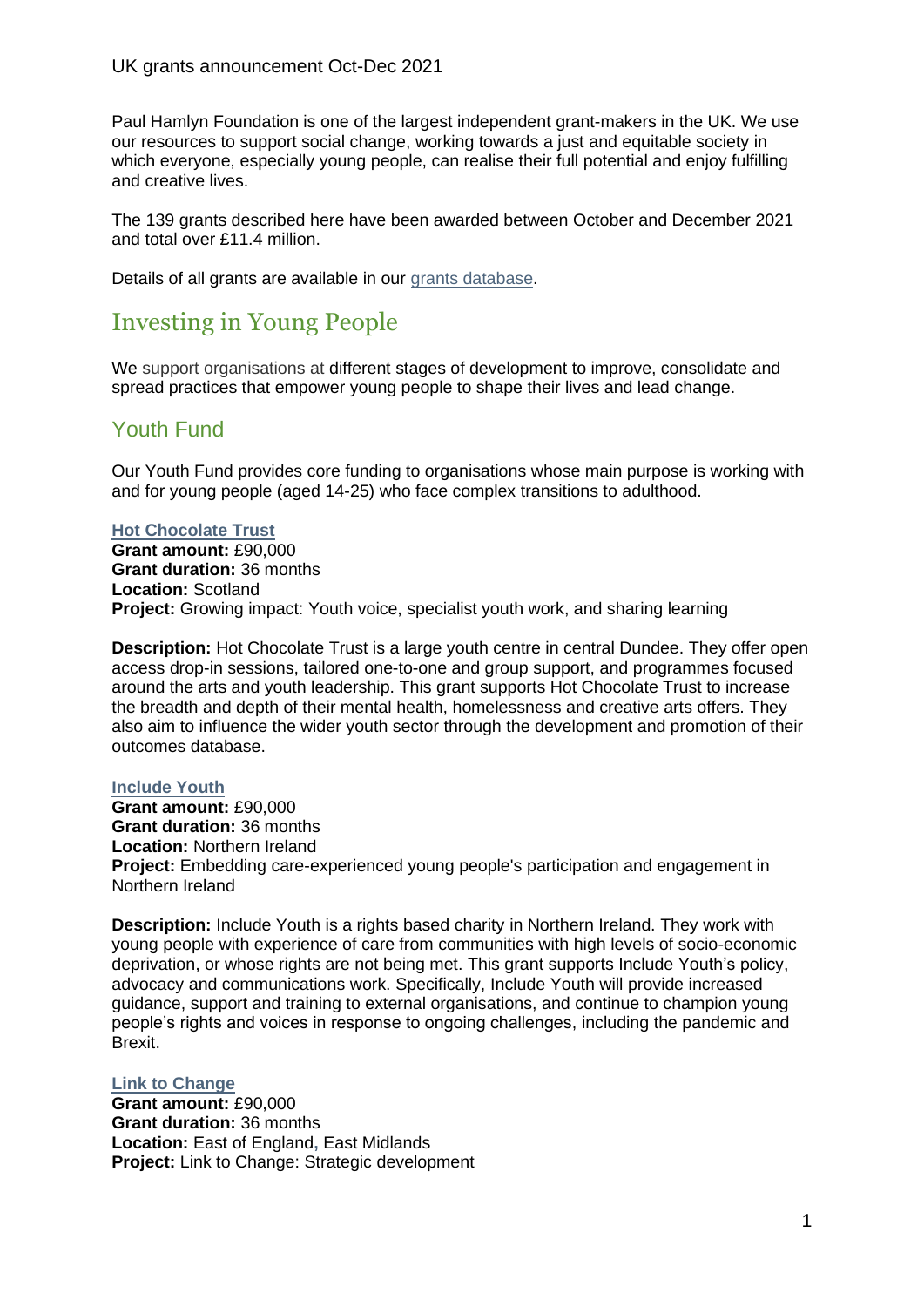**Description:** Link to Change works across Bedfordshire and Cambridgeshire supporting children and young people affected by sexual violence, exploitation, abuse, modern day slavery and trafficking. This grant supports Link to Change to respond to increased demand through the provision of more preventative services and targeted support for diverse groups of young people. It also underpins the organisation's strategic development, enhancing their internal capacity to allow for increased fundraising activities and sharing of learning through existing partner networks.

#### **[National Youth Agency](https://nya.org.uk/)**

**Grant amount:** £60,000 **Grant duration:** 24 months **Location:** England **Project:** Youth Sector Infrastructure Collective

**Description:** The National Youth Agency (NYA) aims to transform the lives of young people through youth work. They drive innovative projects that consider new and different approaches and partnerships to ensure young people get access to timely, relevant and impactful opportunities, rooted in co-creation and youth voice. This grant provides core support for NYA, enabling the organisation to collaborate across the youth sector as part of the Youth Sector Infrastructure Collective.

#### **[Positive View Foundation](http://www.positiveview.org.uk/)**

**Grant amount:** £90,000 **Grant duration:** 36 months **Location:** South East**,** London **Project:** Youth Empowerment Programme in South East Kent

**Description:** Positive View Foundation uses photography and film to affect transformational change in the lives of 16–25-year-olds who live on the poorest estates and wards in Westminster, Lambeth and the City and most recently in South East Kent. This grant supports Positive View to deliver planned strategic expansion into Dover, Folkstone and Hythe, and to strengthen existing London-based programmes. The Kent pilot will be embedded and expanded to target areas in North Kent, furthering the organisation's reach and impact.

#### **[Pure Insight](http://www.pure-insight.org.uk/)**

**Grant amount:** £90,000 **Grant duration:** 36 months **Location:** North West **Project:** Building capacity and services for young care leavers in Salford

**Description:** Pure Insight works intensively with young care leavers aged 16-28, providing both practical and emotional support. This grant supports the capacity of the senior leadership team to build greater sustainability in Pure Insight's projects and services, and generate new sources of income through a consultancy and training offer. This work underpins priority plans to establish services in Salford and build relationships with local authority partners across Greater Manchester.

#### **[The Anne Frank Trust UK](http://www.annefrank.org.uk/)**

**Grant amount:** £90,000 **Grant duration:** 36 months **Location:** East of England, East Midlands, London, North East, North West, South East, South West, West Midlands, Yorkshire and the Humber, Scotland **Project:** The Anne Frank Youth Empowerment Programme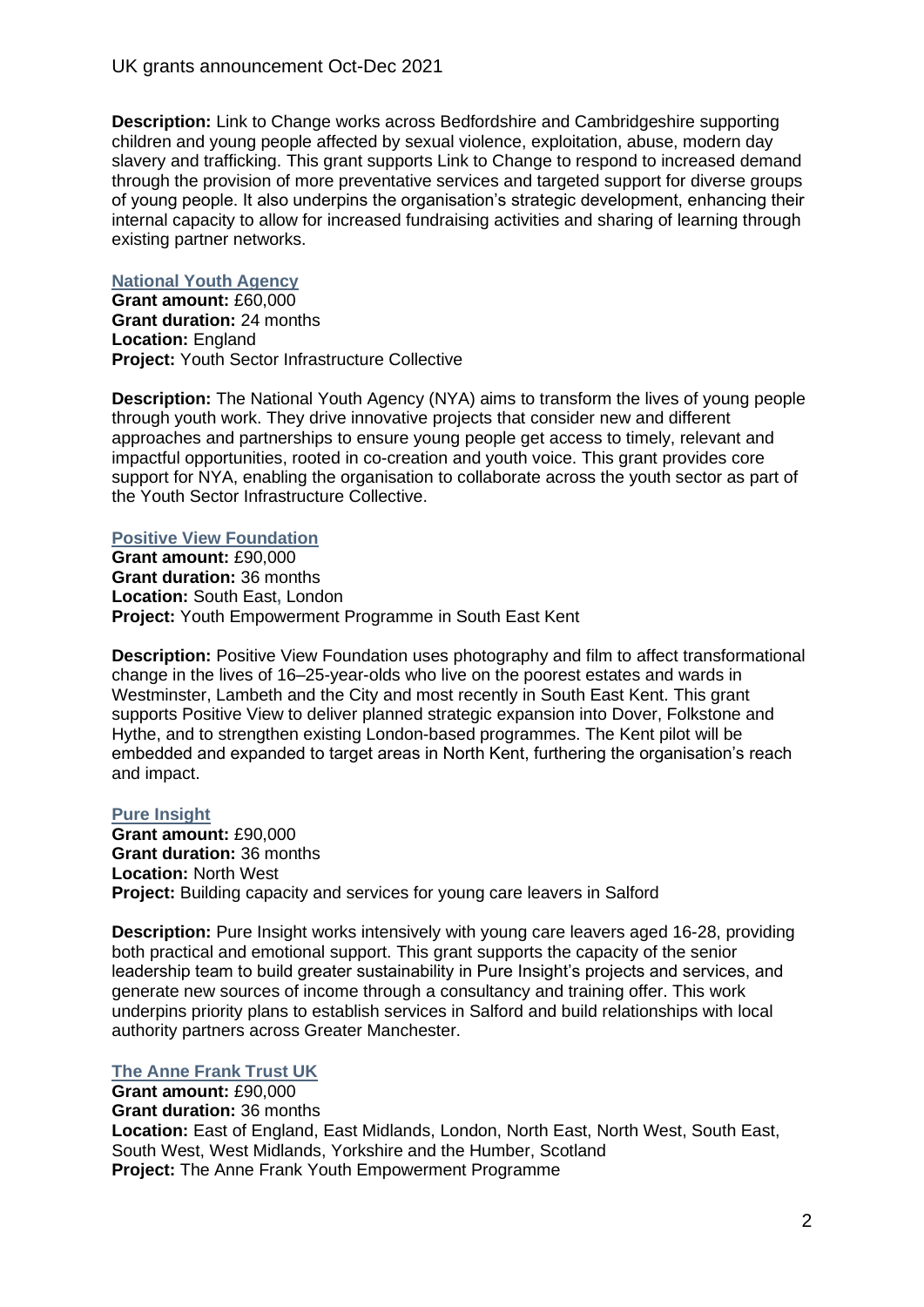**Description:** The Anne Frank Trust is a nationwide youth education charity that aims for a society free from all forms of prejudice and discrimination. This grant supports the recruitment of an Assistant Director to the Trust's leadership team who will be responsible for launching the Youth Empowerment Programme.

#### **[The Baca Charity](http://www.bacacharity.org.uk/)**

**Grant amount:** £90,000 **Grant duration:** 36 months **Location:** East of England **Project:** Baca Cambridge: Expanding holistic care provision to unaccompanied asylum seekers aged 16-19

**Description:** The Baca Charity provides holistic services for young asylum seekers who have been separated from their families. This grant supports Baca's expansion of services to the East of England through two housing units in Cambridgeshire. They will provide a support package for young asylum seekers and victims of trafficking aged 16-19 arriving into the county.

#### **[The Junction Foundation](http://www.thejunctionfoundation.com/)**

**Grant amount:** £90,000 **Grant duration:** 36 months **Location:** North East **Project:** Strengthening the Junction: Making a more sustainable youth service

**Description:** The Junction Foundation supports children, young people and families in Redcar and the Tees Valley. They provide social activities, education, information, employment readiness programmes, youth work, and mental health and wellbeing support. This grant supports the recruitment of a strategic lead for the Junction's Youth and Participation Work, who will develop the organisation's young people strategic decisionmaking group. This new post will ensure greater stability of this core work, increase sustainability and better articulate the Junction's impact.

#### **[Vulcan Boxing Club](http://www.vulcancentre.co.uk/)**

**Grant amount:** £90,000 **Grant duration:** 36 months **Location:** Yorkshire and the Humber **Project:** Vulcan Boxing: Building better opportunities for young people

**Description:** The Vulcan Boxing Club uses education, boxing, health and fitness classes to empower young people aged 14-25 years old to make the best of their skills, abilities and talents whilst facing the most challenging transitions. This grant provides support to underpin the organisation's leadership and governance, and to roll out city-wide pre-apprentice training, industry-based apprenticeships and pathways to long term employment.

#### **[Young Asian Voices](http://www.youngasianvoices.co.uk/)**

**Grant amount:** £75,000 **Grant duration:** 36 months **Location:** North East **Project:** Expanding and developing support for young people in Sunderland

**Description:** Young Asian Voices (YAV) is a charity and youth community project based in Sunderland. They support children and young people up to the age of 25, the majority of whom identify as Black, Asian or minoritised. They create empowering opportunities through training, education, work placements, health and sports activities, youth sessions and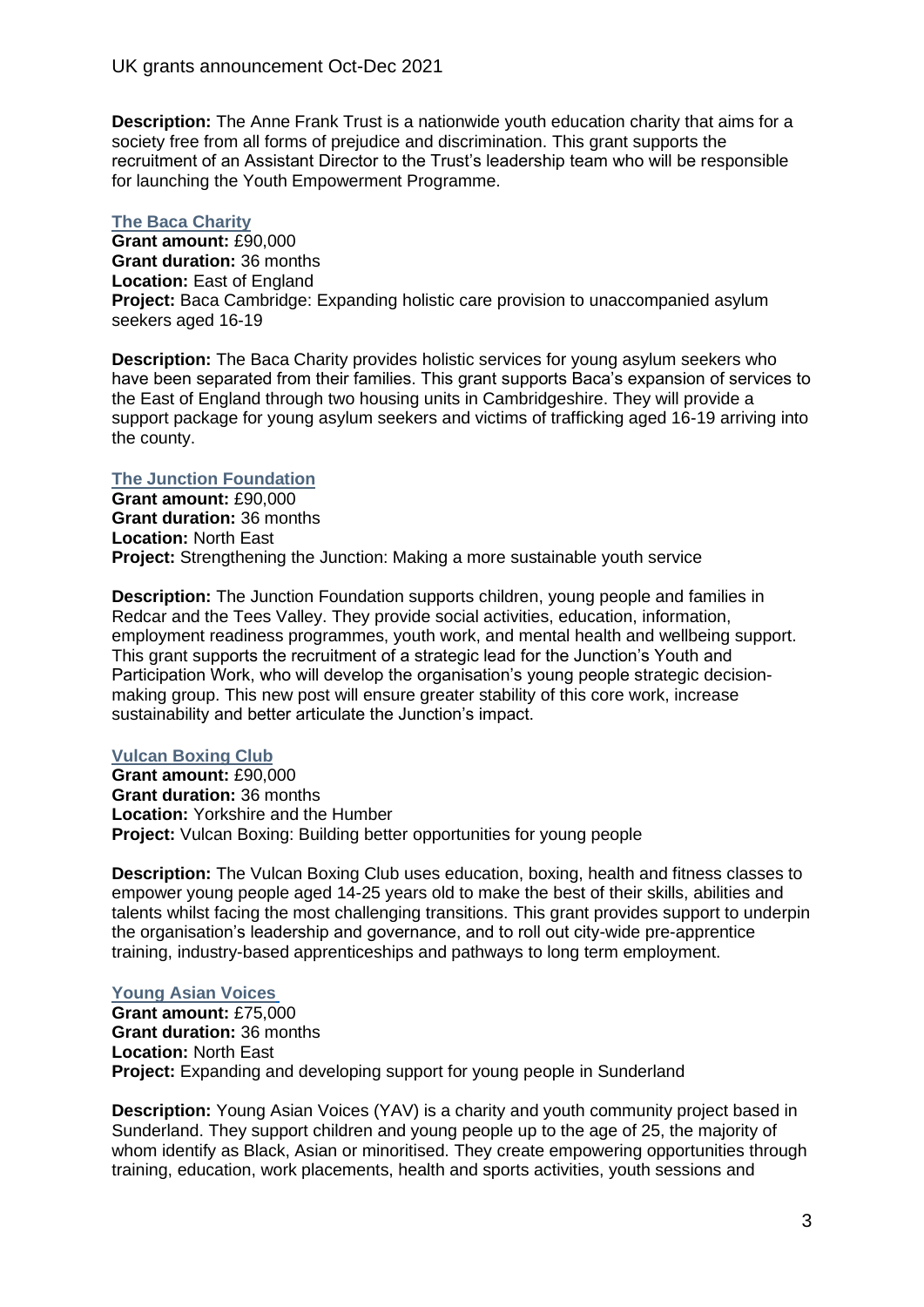volunteering. This grant provides core support for the YAV manager who will oversee operational activities, strategic planning and future development.

If you would like to find out more about this Fund please see [here.](https://www.phf.org.uk/funds/youth-fund/)

# Youth Fund – Follow-on Fund

**[Creative Youth Network](http://www.creativeyouthnetwork.org.uk/)**

**Grant amount:** £60,000 **Grant duration:** 24 months **Location:** South West **Project:** Follow on Funding: 'We the 33%' youth voice programme

**Description:** Creative Youth Network (CYN) works across four open access youth centres in Bristol, South Gloucestershire and North East Somerset. They build relationships with young people from all backgrounds to help them reach their own potential and live fulfilling lives. This grant supports CYN to develop and scale the impact of 'We the 33%', their flagship youth voice programme. In this phase of the programme, CYN will aim to increase the number of young people supported, enhance evaluation and share their learning more widely.

#### **[Forces Children Scotland](https://www.rcet.org.uk/)**

**Grant amount:** £60,000 **Grant duration:** 24 months **Location:** Scotland **Project:** Follow on Funding: 'Listen Up!' campaign

**Description:** Forces Children Scotland (formerly Royal Caledonian Education Trust), is a Scottish charity supporting children and young people whose parents are in, or veterans of, the Armed Forces. This grant supports 'Listen Up!', a new co-produced campaign designed to raise awareness about the challenges faced by armed forces children and young people. Through this work, Forces Children Scotland hope to bring about greater public recognition of this group of young people, leading to changes in public policy and practice.

#### **[JADE Youth and](https://jadeyouthandcommunity.co.uk/) Community**

**Grant amount:** £60,000 **Grant duration:** 24 months **Location:** Yorkshire and the Humber **Project:** Follow on Funding: Supporting youth work and mental health in Rotherham

**Description:** JADE Youth and Community is a registered charity in Rotherham providing services for young people experiencing disadvantage, across health, education, wellbeing and development into adulthood. This grant supports JADE to build on the success of their blended youth work and mental health offer, and spread this model across Rotherham in partnership with the Rotherham Children, Young People and Families Consortium.

# Migration and Integration

We want to support young people who migrate and strengthen integration so that communities can live well together. Our funding seeks to help organisations to address exclusion, deepen connections and build 'shared ground' that can lead to a more socially equal society.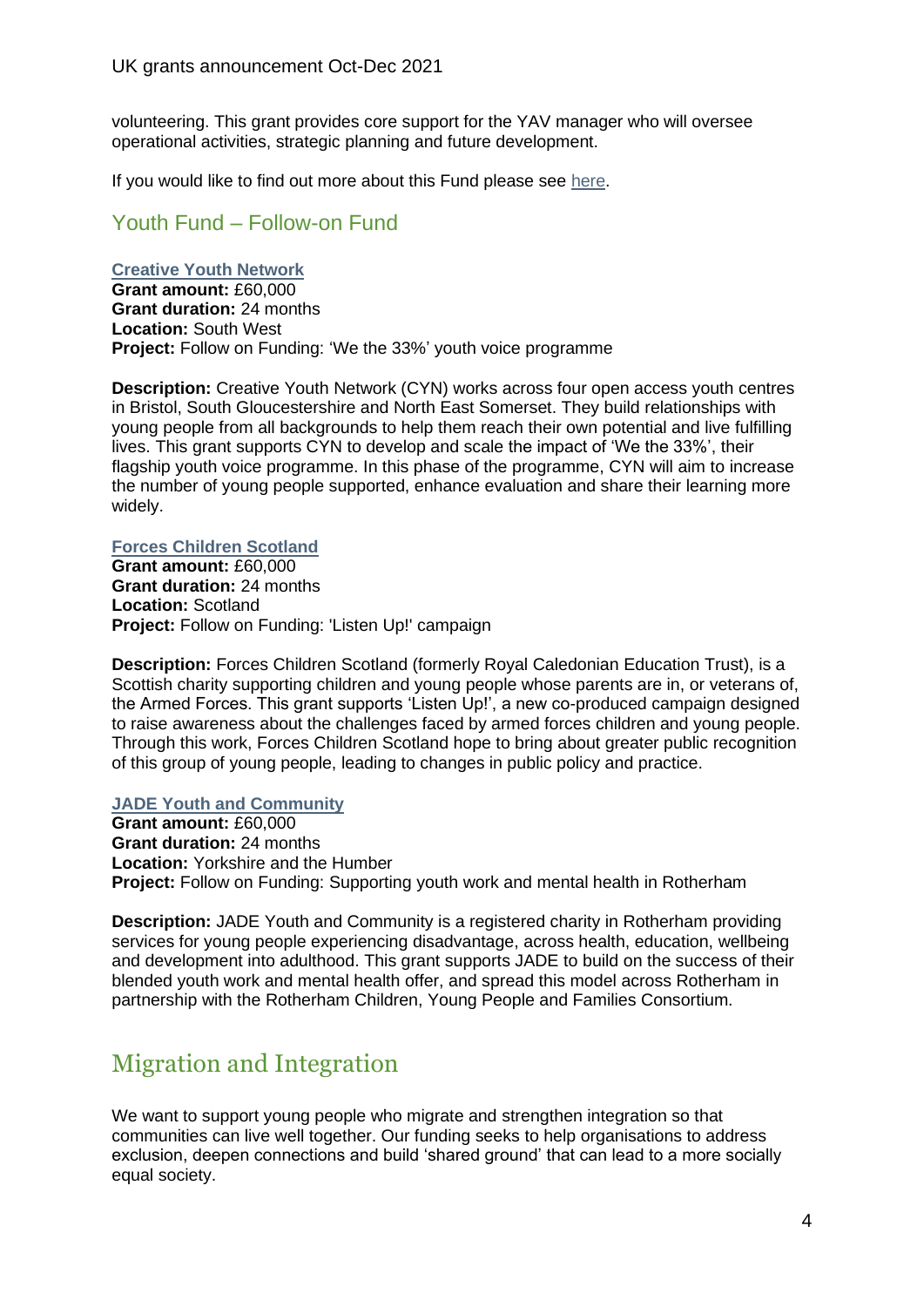# Shared Ground Fund

The Shared Ground Fund supports organisations working to influence migration system reform, improve access to support services, strengthen civic participation and inform public understanding.

#### **[Asylos](http://www.asylos.eu/)**

**Grant amount:** £210,000 **Grant duration:** 36 months **Location:** UK Wide **Project:** Building a UK Centre of Excellence on Country of Origin Information

**Description:** Asylos is a charity that works to deliver the just protection of law to vulnerable people fleeing persecution. It does this by producing impartial Country of Origin (COI) reports used by legal counsel, asylum courts, decision-making officials and policy makers in refugee host countries. This grant supports Asylos in becoming the UK Centre of Excellence in producing fair, impartial COI reports to inform asylum decisions and policy direction.

#### **[Center for Countering Digital Hate](http://www.counterhate.com/)**

**Grant amount:** £100,000 **Grant duration:** 24 months **Location:** London **Project:** Growing the digital presence and impact of Center for Countering Digital Hate

**Description:** The Center for Countering Digital Hate (CCDH) is an international non-profit organisation that seeks to disrupt the architecture of online hate and misinformation. They combine analysis and disruption of digital networks and aim to produce practicable, efficient and scalable strategies to counter hate and misinformation globally. This grant enables CCDH to grow their digital presence and profile in order to build a community of supporters that reaches the public, journalists, politicians and civil society.

#### **[Focus on Labour Exploitation \(FLEX\)](http://www.labourexploitation.org/)**

**Grant amount:** £151,000 **Grant duration:** 36 months **Location:** Wales **Project:** Evidencing and preventing risks in post-Brexit labour migration routes

**Description:** Focus on Labour Exploitation (FLEX) is a research and policy organisation working towards ending labour exploitation. They aim to prevent labour abuses, protect the rights of those affected or at risk of exploitation, and promote best practice responses to labour exploitation through research and evidence-based advocacy. This grant supports FLEX to monitor and reduce the risks of labour exploitation arising from post-Brexit labour migration routes to the UK.

#### **[Foxglove](http://www.foxglove.org.uk/)**

**Grant amount:** £92,000 **Grant duration:** 36 months **Location:** London **Project:** Tech justice in the UK immigration system

**Description:** Foxglove is an independent non-profit organisation who aim for 'algorithmic justice' by holding public bodies to account, challenging abuses of power by Big Tech, and standing up for the interests of platform users and workers. They use the law to protect rights, enforce rules and defend the public interest. This grant supports Foxglove to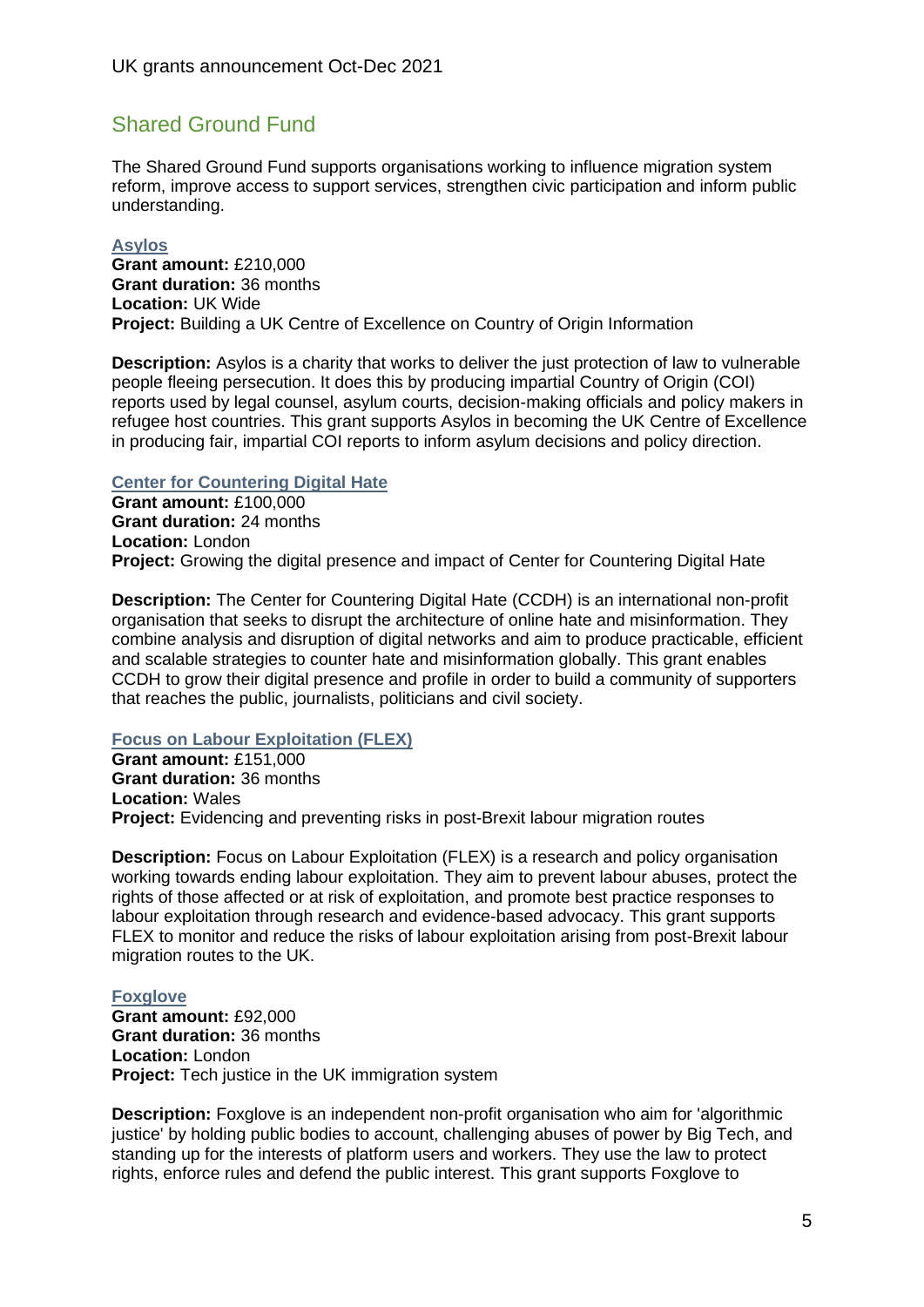investigate the problematic and unlawful uses of new technologies in the UK immigration system, bring campaign messages to the public and courts, and pursue legal action where appropriate.

**[Global Dialogue](https://global-dialogue.org/) Grant amount:** £100,000 **Grant duration:** 24 months **Location:** UK Wide **Project:** Migration Exchange strategic development programme

**Description:** Global Dialogue enables independent funders to work together to realise ambitious goals and create lasting change. They are a platform for philanthropic partnership, assisting donors to develop shared strategies, test new approaches and deliver lasting impact by aligning grants or pooling funds. This grant supports Global Dialogue to develop a new strategy that will deliver their vision for transforming the UK migration sector and its supporters by making it more connected, informed and able to catalyse effective action.

#### **[Institute for Public Policy Research \(IPPR\)](http://ippr.org/)**

**Grant amount:** £200,000 **Grant duration:** 48 months **Location:** South West **Project:** Migration and integration policy unit

**Description:** The Institute for Public Policy Research (IPPR) is the UK's pre-eminent progressive think tank. Their work spans politics, economics, environment, housing, jobs and skills, public services and migration. This grant underpins and formalises IPPR's role in the wider migration ecosystem, enabling them to launch a policy unit that will offer responsive and robust support to organisations who are working to improve migration and integration policy in the UK.

#### **[Joint Council for the Welfare of Immigrants \(JCWI\)](http://jcwi.org.uk/)**

**Grant amount:** £60,000 **Grant duration:** 12 months **Location:** South West **Project:** Restructuring to better support our sector and our movement

**Description:** Joint Council for the Welfare of Immigrants (JCWI) provides legal support for people who have migrated to the UK and their families, specialising in immigration and asylum law and policy. This grant supports JCWI to undertake a strategic review including consultation with over 100 partners to identify the gaps and needs that they can meet over the next five years. This will be accompanied by a restructuring of the organisation to better deliver the new strategy for 2022-27.

#### **MiCLU - [The Migrant and Refugee Childrens Legal Unit at Islington Law Centre](http://www.miclu.org/)**

**Grant amount:** £150,000 **Grant duration:** 36 months **Location:** England **Project:** Breaking the Chains – young migrants and refugees surviving and thriving

**Description:** The Migrant and Refugee Children's Legal Unit (MiCLU) is a specialist child centred legal and policy hub based at Islington Law Centre, representing children and young people (CYP) in the immigration system. They seek to achieve social justice by ensuring that policy and practice respect the rights and improve the lives of children who have migrated to the UK. This grant supports MiCLU to employ a Senior Advocate at fellow charity Shpresa,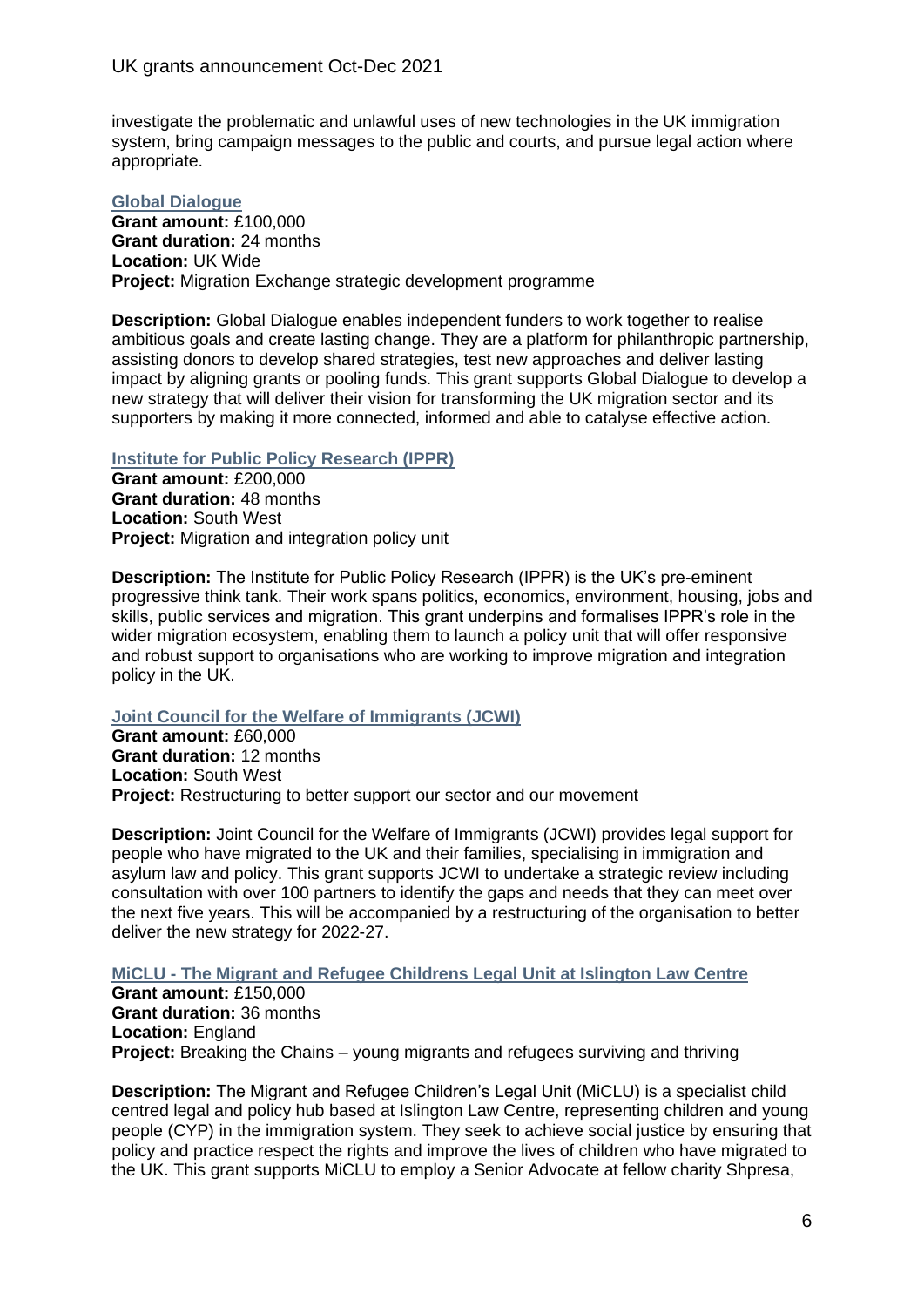and a Senior Caseworker at MiCLU, who will identify and engage CYP through legal education, advice surgeries and referrals.

#### **[Northamptonshire Rights and Equality Council](http://northantsrec.org/)**

**Grant amount:** £92,000 **Grant duration:** 36 months **Location:** East Midlands **Project:** Creating a new ecosystem for people who have migrated in Northamptonshire

**Description:** Northamptonshire Rights and Equality Council (NREC) campaigns for social justice in Northamptonshire. They support individual victims of discrimination, monitor hate incidents and raise awareness of the human rights of individuals. This grant supports NREC to underpin a programme to support people who have recently migrated to North Northamptonshire and consolidate the organisation's migration-related services in the county.

#### **[People & Planet](http://peopleandplanet.org/)**

**Grant amount:** £120,000 **Grant duration:** 36 months **Location:** South East **Project:** Divestment from the Border Industry Campaign

**Description:** People & Planet is the largest student network in the UK campaigning for social and environmental justice. They mobilise students to campaign for justice from public and private institutions that act in the interests of profit over human rights and a liveable planet. This grant supports People & Planet's network of student groups to deliver divestment campaigns in partnership with migration organisations. It will target universities' investments and companies that profit from human rights abuses in the 'border industry' of migration enforcement.

#### **[Polish Migrants Organise for Change \(POMOC\)](http://www.pomoc.org.uk/)**

**Grant amount:** £153,000 **Grant duration:** 36 months **Location:** Wales **Project:** Support of grassroots and digital organising for immigrant communities

**Description:** Polish Migrants Organise for Change (POMOC) aims to improve the lives of Polish women living in the UK. Their mission is rooted in advancing citizenship and community development. This grant supports POMOC to deepen their organising practice and expand regional and national reach through campaigning, leadership development and strategic communications work.

#### **[Saheliya](http://www.saheliya.co.uk/)**

**Grant amount:** £150,000 **Grant duration:** 24 months **Location:** Scotland **Project:** Time for Change: A lived experience advocacy and leadership development programme

**Description:** Saheliya provides trauma-informed, wrap-around support in first languages for women with experience of racial inequality. They offer specialised support for women who have been traumatised due to lived experience of gendered abuse and who are unable to access appropriate mainstream services. This grant supports Saheliya to work with Black and minoritised women with lived experience of gender-based violence to find opportunities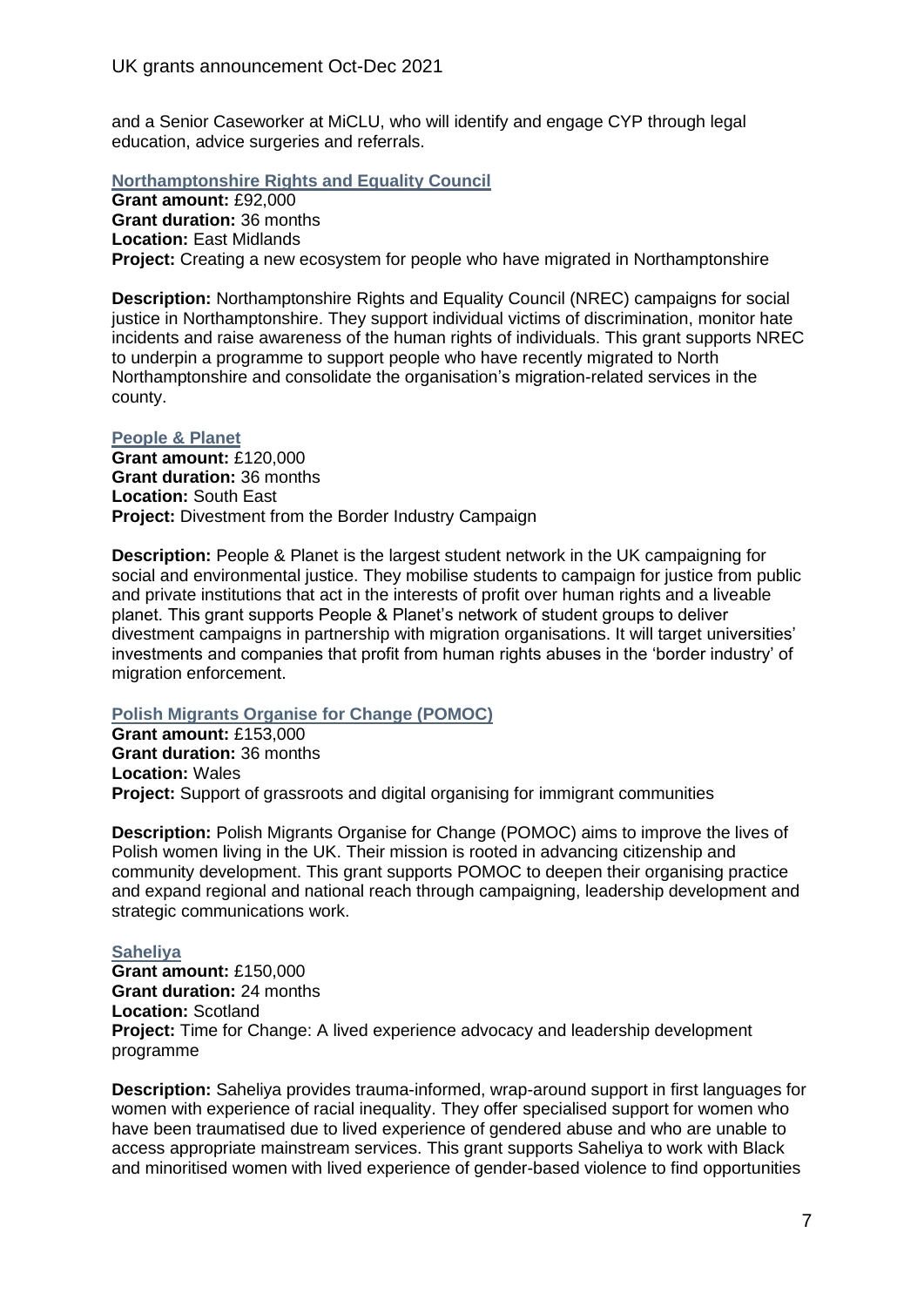for change, collaborate with sector partners, develop lived experience leadership and advocate to policy makers.

#### **[Sheffield Methodist District](https://www.sheffieldmethodist.org/) - Who Is Your Neighbour**

**Grant amount:** £120,000 **Grant duration:** 36 months **Location:** Yorkshire and the Humber **Project:** National partners, bigger impact: Countering far right narratives

**Description:** Sheffield Methodist District's Who Is Your Neighbour? (WIYN) programme operates at neighbourhood, regional and national levels to counter the impact of racist farright narratives. They facilitate dialogue about immigration, race and other relevant issues. This grant supports strategic long-term national partnerships for WIYN, incorporating training, bespoke support and tailored interventions with three national organisations and their members.

#### **[Southwark Law Centre](https://www.southwarklawcentre.org.uk/)**

**Grant amount:** £67,000 **Grant duration:** 24 months **Location:** London **Project:** Windrush Justice Clinic: Ensuring victims receive advice and fair compensation

**Description:** Southwark Law Centre provides specialist legal advice for people who cannot afford to pay for services in the areas of discrimination, employment, housing, planning, welfare rights, and immigration and asylum law. This grant supports the Centre's Windrush Justice Clinic (WJC), which acts a single point of contact for Windrush victims. They will continue to offer free independent legal advice so that victims can successfully apply for compensation which accurately reflects their loss and suffering.

#### **[The Voice of Domestic Workers](http://www.thevoiceofdomesticworkers.com/)**

**Grant amount:** £90,000 **Grant duration:** 36 months **Location:** London **Project:** Future Voices programme

**Description:** The Voice of Domestic Workers (VODW) is an education and support group working for justice and rights for Britain's 16,000 migrant domestic workers (MDWs). They seek an end to discrimination against MDWs living in the UK through campaigns, education, training, healthcare and legal advice. This grant supports VODW to deliver Future Voices, a programme to build the capacity of 12 members through mentoring and skills development in partnership with English for Action and Sounddelivery. The programme will grow the impact of VODW and create a pipeline for new leaders.

#### **[Tripod Training for Creative Social Action](http://www.tripodtraining.org/)**

**Grant amount:** £83,000 **Grant duration:** 33 months **Location:** Scotland **Project:** Organising for Power programme

**Description:** Tripod Training for Creative Social Action is a small training collective based in Edinburgh. They offer training, facilitation, systems-building and other support to grassroots collectives, and charities to strengthen movements for social, economic and climate justice. This grant supports the delivery of phase two of Tripod's Organising for Power (O4P) programme. Thirty leaders, organisers, and campaigners will conduct their own deep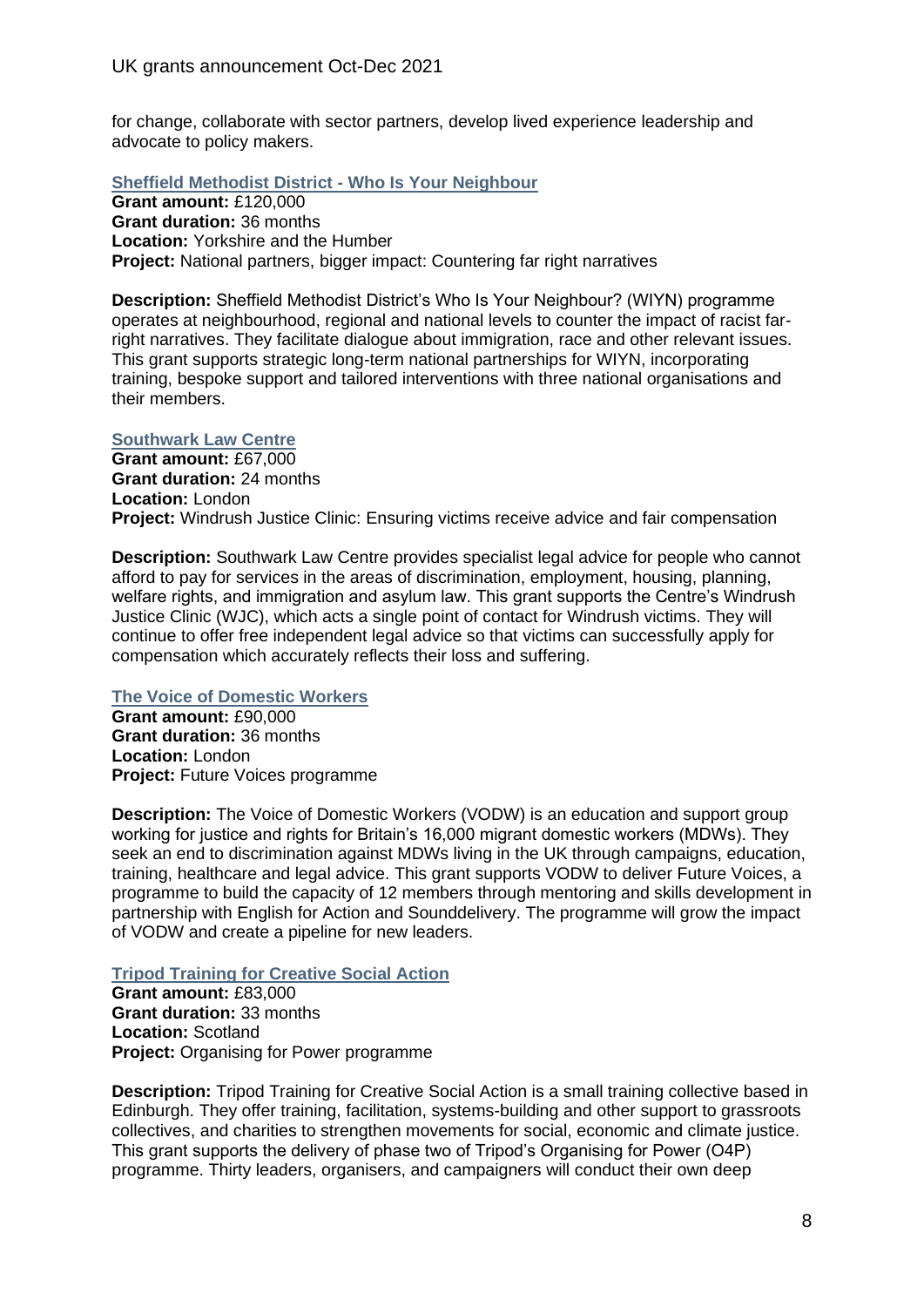analysis of their chosen issues and context, plan strategic campaigns, organise their communities, negotiate with power brokers, and build alliances to mobilise around shared issues.

**[Voices in Exile](https://www.voicesinexile.org/) Grant amount:** £200,000 **Grant duration:** 48 months **Location:** South East **Project:** Core funding for Voices in Exile

**Description:** Voices in Exile are a small frontline charity working with people who migrate and those with no recourse to public funds (NRPF) in Brighton, Sussex and Surrey. They offer practical and legal support ranging from generalist advice to specialist immigration casework for those who would otherwise be unable to access justice. This grant underpins Voices in Exile's core work, enabling them to continue providing high-quality legal advice and casework to address individual and systemic injustice, increase access to rights, entitlements and services, and increase the role of those with lived experience within the organisation.

#### **[Women for Refugee Women](http://www.refugeewomen.co.uk/)**

**Grant amount:** £240,000 **Grant duration:** 48 months **Location:** Wales **Project:** Building a supportive and humane asylum process for women

**Description:** Women for Refugee Women (WfRW) is a charity that supports and empowers women who seek asylum in the UK. They enable refugee and asylum-seeking women to become leaders, ensure they can speak to the media and at public events, publish robust research on their experiences, and work with policymakers to make the case for a fairer asylum process. This grant supports WfRW to continue their main support and empowerment activities, as well as provide mentoring and training for trustee and leadership roles, develop campaigns to oppose the Nationality and Borders Bill, and strengthen the Sisters Not Strangers coalition.

If you would like to find out more about this Fund please see [here.](https://www.phf.org.uk/funds/shared-ground-fund/)

# Arts Access and Participation

We believe in the power of the arts as a force for change, and one that enriches people's lives and communities.

## Arts Access and Participation Fund

The Arts Access and Participation Fund addresses inequalities of opportunity to access and participate in the arts. We want to support change in the way the arts are created, presented, accessed and experienced.

**[Arts and Homelessness International](http://www.artshomelessint.com/) Grant amount:** £140,000 **Grant duration:** 48 months **Location:** UK wide **Project:** Increasing influence of Arts and Homelessness in the UK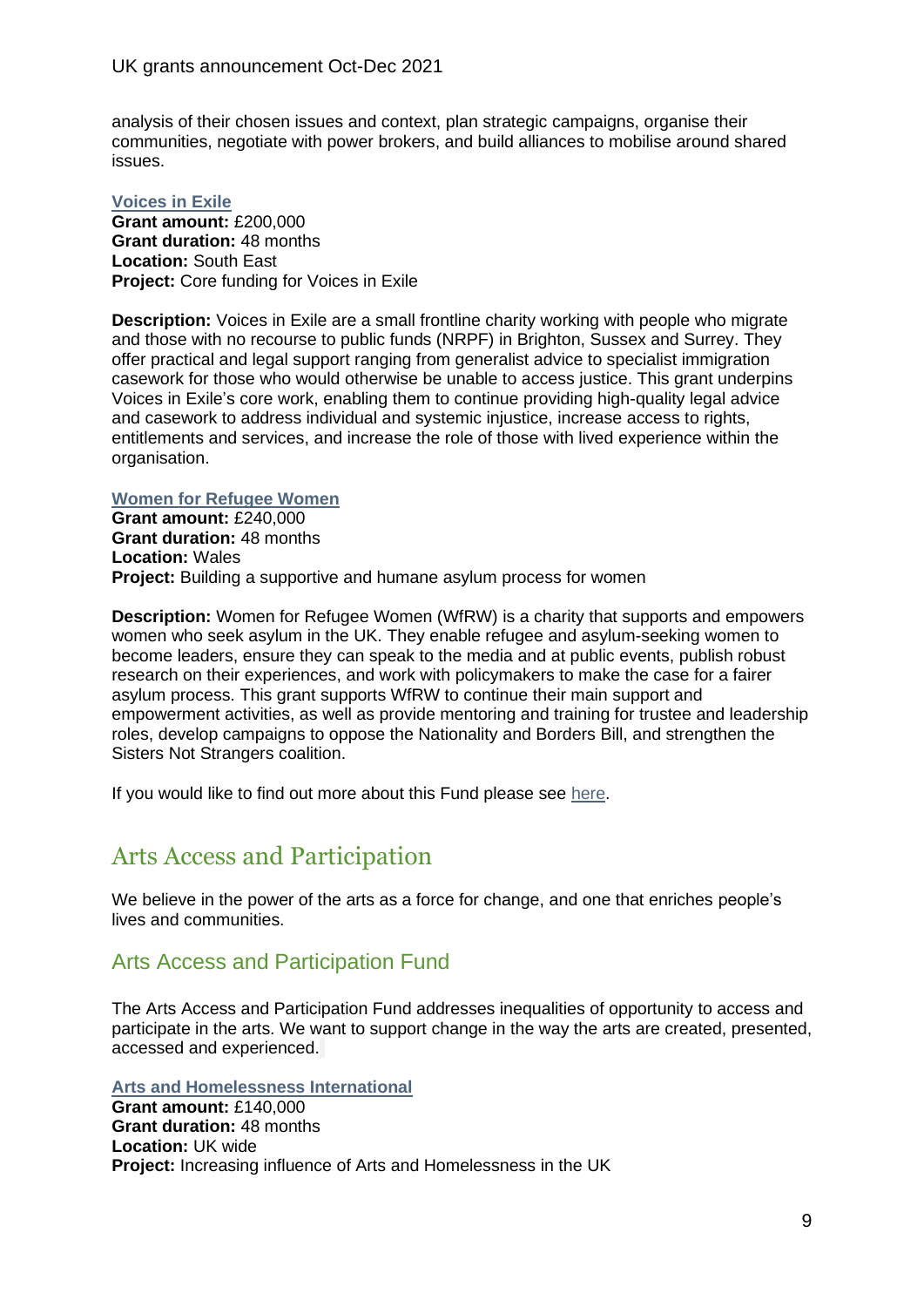**Description:** Arts and Homelessness International works to bring positive change to people, projects and policy in homelessness through arts and creativity. They focus on connecting and strengthening projects and advocating for arts to be a part of homelessness support and policy. This grant provides core support for the roll-out and evaluation of Arts and Homelessness models to influence local authorities and cultural spaces in the UK. This work includes greater opportunities for people with lived experience of homelessness, including through a new leadership programme.

#### **[Arts at the Old Fire Station](http://www.oldfirestation.org.uk/)**

**Grant amount:** £210,000 **Grant duration:** 36 months **Location:** South East **Project:** Core support for Arts at the Old Fire Station

**Description:** Arts at the Old Fire Station is an arts centre that brings art to the public, and provides professional development for artists and support for people experiencing homelessness in an inclusive public space. This grant provides core support to the organisation as they rebuild their programme, reconnect with people who are homeless and socially isolated, and adapt and test new ways of working following the pandemic, to reach and support a more diverse range of individuals and communities.

#### **[Bournemouth Emerging Arts Fringe \(BEAF\)](http://www.gotbeaf.co.uk/)**

**Grant amount:** £90,000 **Grant duration:** 36 months **Location:** South West **Project:** The Outsiders Project

**Description:** Bournemouth Emerging Arts Fringe (BEAF) is an independent creative community based in Bournemouth. They work all year round to create opportunities for artists and audiences through collaboration and co-creation with local communities and businesses. This grant supports BEAF to deliver The Outsiders project which will incubate a theatre of people experiencing marginalisation in the community of Boscombe.

#### **[Belgrade Theatre Trust](http://www.belgrade.co.uk/)**

**Grant amount:** £146,000 **Grant duration:** 18 months **Location:** West Midlands **Project:** The Jag's participation and talent development programmes

**Description:** The Belgrade Theatre is a regional producing theatre with a strong record of participation, community, education and talent development activity. This grant supports the organisation through a key period of leadership transition, along with work at the Jag, Belgrade Theatre's new venue. Work at the Jag will focus on delivery of youth participation and talent development initiatives with young people in two communities facing high levels of knife crime and deprivation, in partnership with community groups.

#### **[Camden People's Theatre](http://www.cptheatre.co.uk/)**

**Grant amount:** £261,000 **Grant duration:** 36 months **Location:** London **Project:** Core support for Camden People's Theatre **Description:** Camden People's Theatre (CPT) is dedicated to supporting emerging artists, especially those making work about social issues that matter right now. This grant supports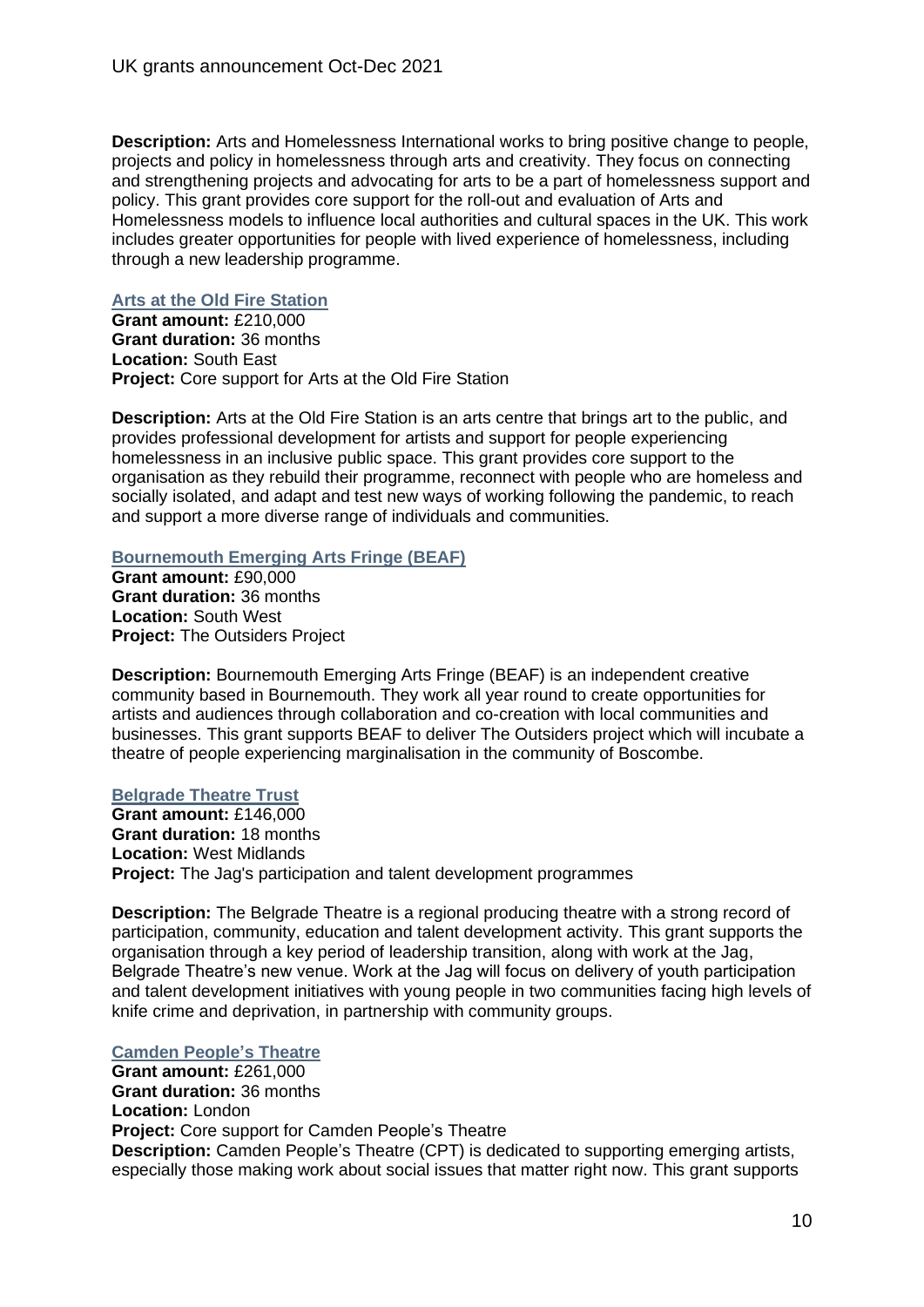CPT to deliver their commissioning and artist support model which aims to increase professional development opportunities for artists experiencing marginalisation and increase the diversity of CPT's audiences. Funding will allow the organisation to increase core capacity, embed community-led decision-making and improve sustainability.

#### **Chineke! [Foundation](http://www.chineke.org/)**

**Grant amount:** £210,000 **Grant duration:** 36 months **Location:** UK wide **Project:** Supporting Chineke!'s core mission

**Description:** Chineke! Foundation provides career opportunities to established and emerging Black and minoritised classical musicians in the UK and Europe. They aim to be a catalyst for change, increasing the representation of ethnically diverse musicians in British and European orchestras. This grant underpins Chineke!'s core mission and work, including developing approaches to better understand the organisation's impact and share learning.

#### **[COMMUN](http://www.commun.space/)**

**Grant amount:** £75,000 **Grant duration:** 29 months **Location:** East Midlands, London, North West, South West, West Midlands **Project:** Developing a community-building and career development model for BIPoC artists across the UK

**Description:** COMMUN is a combined arts company who focus on community-building for emerging artists who are Black, Indigenous, and/or People of Colour (BIPoC) through collaboration and inter-disciplinary practices. This grant supports COMMUN to further develop and expand their model for supporting early and mid-career BIPoC artists through online collaborative digital residencies, skills development, and performance opportunities at partner venues across the UK. Over three years, COMMUN will aim to increase opportunities and arts access for marginalised audiences in London, Bristol and Birmingham, and two additional cities or towns.

**[Impact Dance](https://impactdance.co.uk/)**

**Grant amount:** £100,000 **Grant duration:** 16 months **Location:** London **Project:** Developing youth dance programmes in Camden

**Description:** Impact Dance is a hip-hop theatre company, street dance organisation and educational facilitator working across the UK and internationally. They aim to educate and empower young people through an annual programme of dance training, mentoring and performances. This grant underpins staffing and programme delivery for the Youth Dance Training Academy and Youth Dance Company. Through these youth dance programmes, Impact Dance will increase reach from their studio base in Camden, deepen their community and education partnership, and improve their evaluation methodology.

#### **[Intoart](http://www.intoart.org.uk/)**

**Grant amount:** £120,000 **Grant duration:** 39 months **Location:** London **Project:** Core support for Intoart **Description:** Intoart is an art and design studio based in Peckham, South London. They address inequalities of access to and participation in the visual arts, education and culture by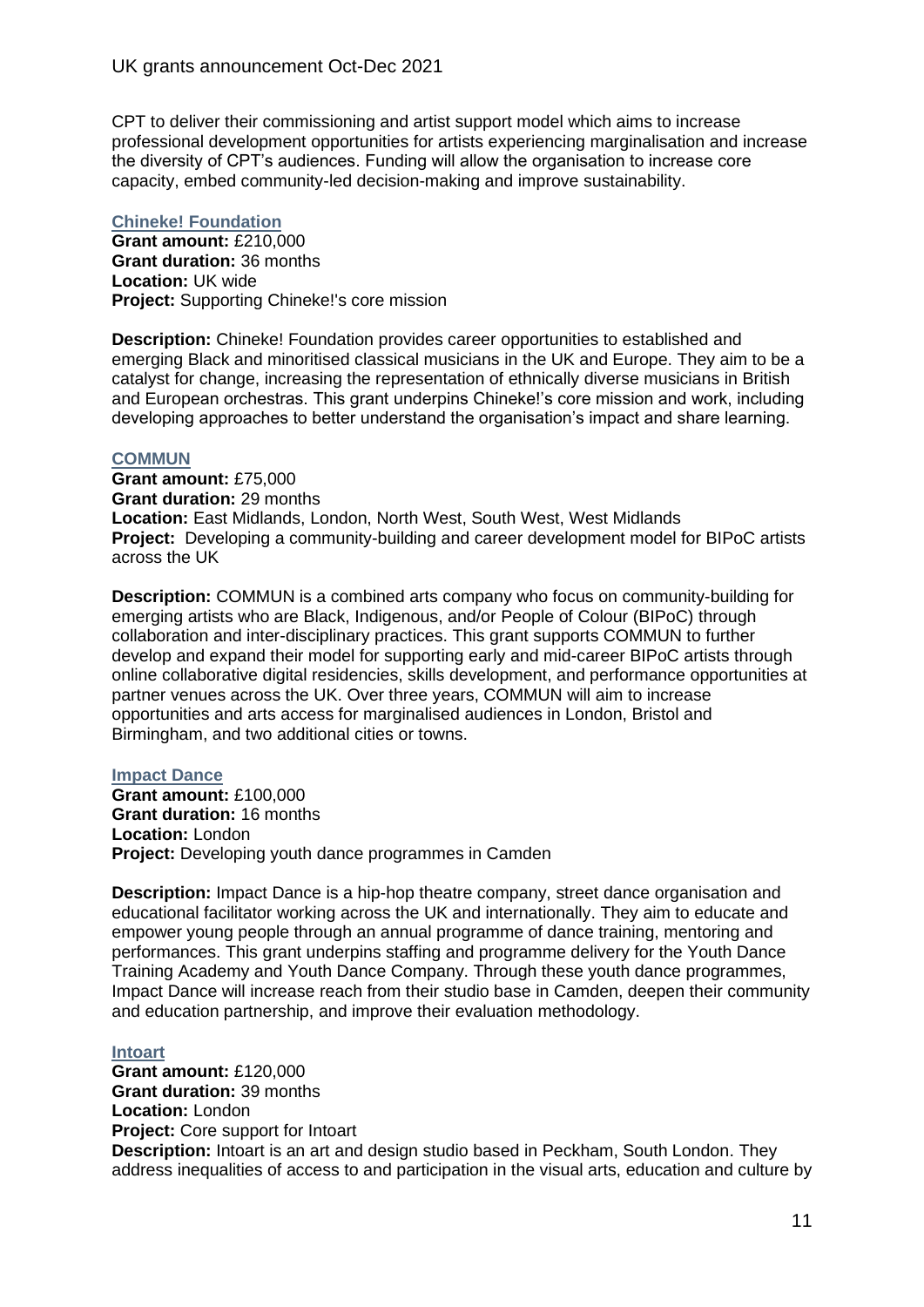people with learning, sensory, physical disabilities and autism. This grant provides core support for Intoart to increase their capacity and invest in evaluation as they embark on the next phase of their inclusive Design Studio, including their learning-disabled leadership programme 'Intoart Curates'.

#### **[Jukebox Collective](http://www.jukeboxcollective.com/)**

**Grant amount:** £250,000 **Grant duration:** 36 months **Location:** Wales **Project:** Creative Pathways Programme

**Description:** Jukebox Collective is a Black-led collective of creatives based in Butetown, Cardiff. They build opportunities for marginalised young people across Wales and provide platforms for creative voices of the future. This grant supports Jukebox Collective's regular community programme and its multidisciplinary performance academy, which provides creative pathways and accessible arts training for underrepresented communities in South Wales.

#### **[MAIA](http://www.maiagroup.co/)**

**Grant amount:** £150,000 **Grant duration:** 36 months **Location:** West Midlands **Project:** YARD: Neighbourhood arts residency and community hub

**Description:** MAIA is an arts and social justice organisation invested in systemic change. They serve artists and communities that are not served by dominant social systems by designing and developing social infrastructure spaces, redistributing resources and providing creative programmes rooted in radical imagination. This grant supports the delivery of MAIA's community arts programme at YARD, the organisation's recently opened neighbourhood arts residency and community hub.

#### **[Marlborough Productions](http://www.marlboroughproductions.org.uk/)**

**Grant amount:** £240,000 **Grant duration:** 36 months **Location:** East Midlands**,** London, North East, North West, South East **Project:** Building a national strategy for the queer arts sector

**Description:** Marlborough Productions are a leading producer of queer-led, intersectional performance, alternative heritage and radical community gatherings. They grow projects that bring together queer culture and community, reaching audiences across the UK and beyond. This grant supports the Marlborough Productions' growth from a South East, building-based producer, to a national queer arts development organisation. This includes growing senior staff capacity, increasing opportunities for artists and curators, and developing a new national network of queer-led arts organisations to inform national strategy and address systemic issues in the arts sector.

#### **[SLiDE](http://www.slidedance.org/)**

**Grant amount:** £85,000 **Grant duration:** 36 months **Location:** London**,** South East **Project:** Moving towards a disabled-led dance company model

**Description:** SLiDE creates inclusive dance projects with and for the local community. Their work removes barriers for disabled people and people from low socio-economic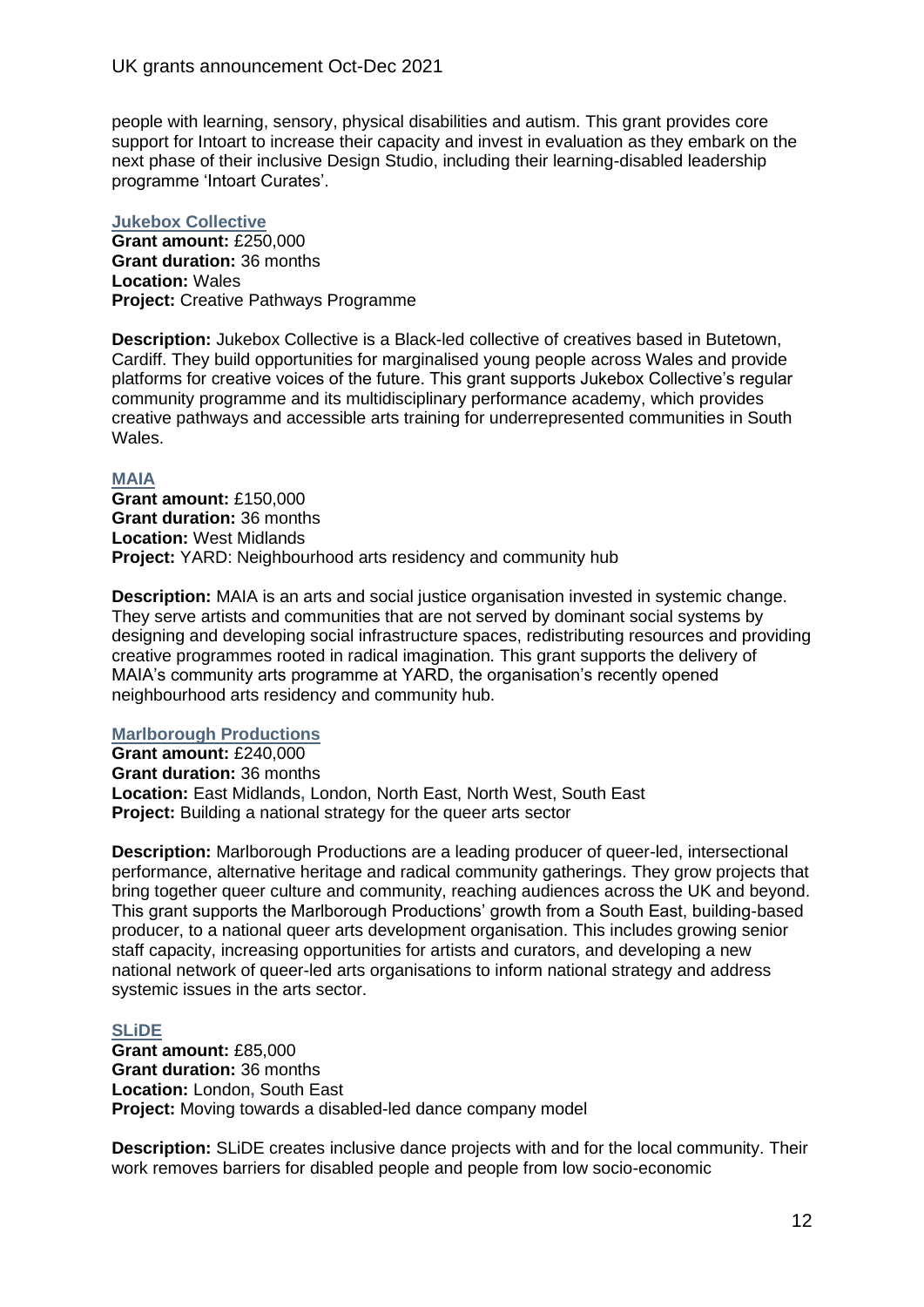backgrounds to access contemporary dance. They aim to address the lack of representation of learning-disabled people across the professional dance performance and education sector. This grant underpins core staffing and enables SLiDE's sustainable development as they move towards a disabled-led model.

#### **[Lewisham Council](https://lewisham.gov.uk/)**

**Grant amount:** £250,000 **Grant duration:** 14 months **Location:** South East **Project:** Lewisham Borough of Culture 2022

**Description:** This grant supports the delivery of a number of youth-led and community engagement projects which aim to support access and agency for groups experiencing the highest levels of inequality, as part of Lewisham Borough of Culture 2022.

If you would like to find out more about this Fund please see [here.](https://www.phf.org.uk/funds/access-and-participation-fund/)

# Education and Learning through the Arts

The arts play an important role in enriching young people's learning and educational experiences.

## Arts-based Learning Fund

The Arts-based Learning Fund supports work which enables pupils in formal education settings, particularly those experiencing systemic inequality or disadvantage, to thrive through engagement with high quality, arts-based learning.

#### **[Akademi](http://www.akademi.co.uk/)**

**Grant amount:** £265,000 **Grant duration:** 36 months **Location:** London**,** South East **Project:** Reach Out and Reveal 2022

**Description:** Akademi is a South Asian-led dance organisation, connecting communities with South Asian dance forms in formal and informal learning settings. This grant supports the delivery of Reach Out and Reveal, a programme with SEND schools using South Asian dance forms to support the learning and development of pupils with profound Autistic Spectrum Disorders. Akademi will embed inclusive and responsive practice through 'artists in residence' for whole-school and cross-curricular impact, and will support school staff to embed some of the approaches in their teaching.

#### **[Ariel Trust](http://www.arieltrust.com/)**

**Grant amount:** £71,000 **Grant duration:** 21 months **Location:** North West **Project:** Capacity-building in teachers: Using forum theatre to build resistance skills

**Description:** Ariel Trust is an educational charity developing best practice in safeguarding education through communication and resistance skills via forum theatre techniques. This grant supports Ariel Trust to work with primary schools in Merseyside to deliver a coconstructed programme of teacher and child-focused workshops. Theatre practitioners will support teacher to deliver Relationship and Sex Education curriculum through forum theatre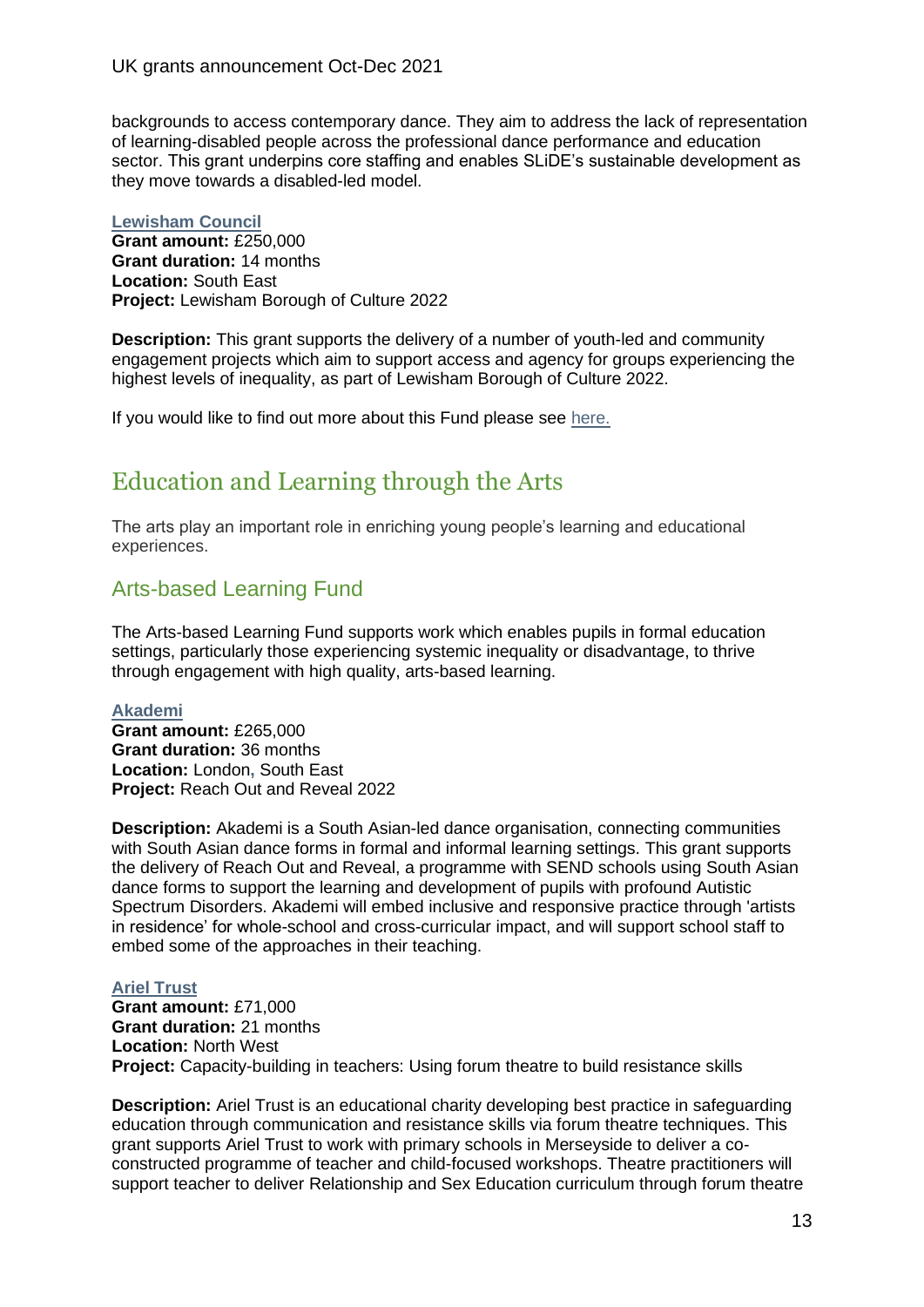techniques. Pupils will build resilience, develop critical thinking, and learn positive communication strategies and social resistance skills enabling them to better manage and respond to risks they face, especially in the face of hate crime, extremism and grooming.

#### **[Big Brum Theatre in Education](http://www.bigbrum.org.uk/)**

**Grant amount:** £197,500 **Grant duration:** 30 months **Location:** North West**,** West Midlands **Project:** Creating 'Schools of Recovery'

**Description:** Big Brum Theatre in Education delivers tours and projects to children and young people in the Midlands and beyond. They work with schools and colleges in areas of socio-economic deprivation to address barriers that pupils face in developing their speaking, listening and writing skills. This grant supports Big Brum to grow their collaborative dramabased model with teachers. They will establish a collaborative learning environment for teachers in five schools in the West Midlands and two schools in Manchester. Through these 'Schools of Recovery', Big Brum aim to build confidence, agency and professional practice to support the wellbeing of teachers and their pupils.

#### **[Cambridge Junction](https://www.junction.co.uk/)**

**Grant amount:** £170,750 **Grant duration:** 36 months **Location:** East of England **Project:** Take Two

**Description:** Cambridge Junction is an arts centre and hub for local people, and especially young people, to be inspired by the arts. They welcome communities to explore, experience, make and be inspired by art, entertainment and creative learning. This grant supports Cambridge Junction to develop the sustainability of their programme Take Two, embedding long-term creative opportunities for children and young people with complex needs.

#### **[St Pauls Carnival CIC](http://www.stpaulscarnival.net/)**

**Grant amount:** £104,000 **Grant duration:** 28 months **Location:** South West **Project:** St Pauls Carnival's Education Programme

**Description:** St Pauls Carnival promote and celebrate African Caribbean culture and traditions through an accessible and inclusive Carnival and supporting activities. Their education programme aims to inform, engage and inspire children and young people through dance, music, costume-making and storytelling. This grant supports St Pauls Carnival to grow their existing schools programme into a larger year-round offer, engaging with 15 primary schools and ten secondary schools in the St Pauls area of Bristol.

If you would like to find out more about this Fund please see [here.](https://www.phf.org.uk/funds/arts-based-learning-fund/)

# Nurturing ideas and people

We invest in the potential of people and organisations, valuing their capacity to see the world differently and make change happen.

### Ideas and Pioneers Fund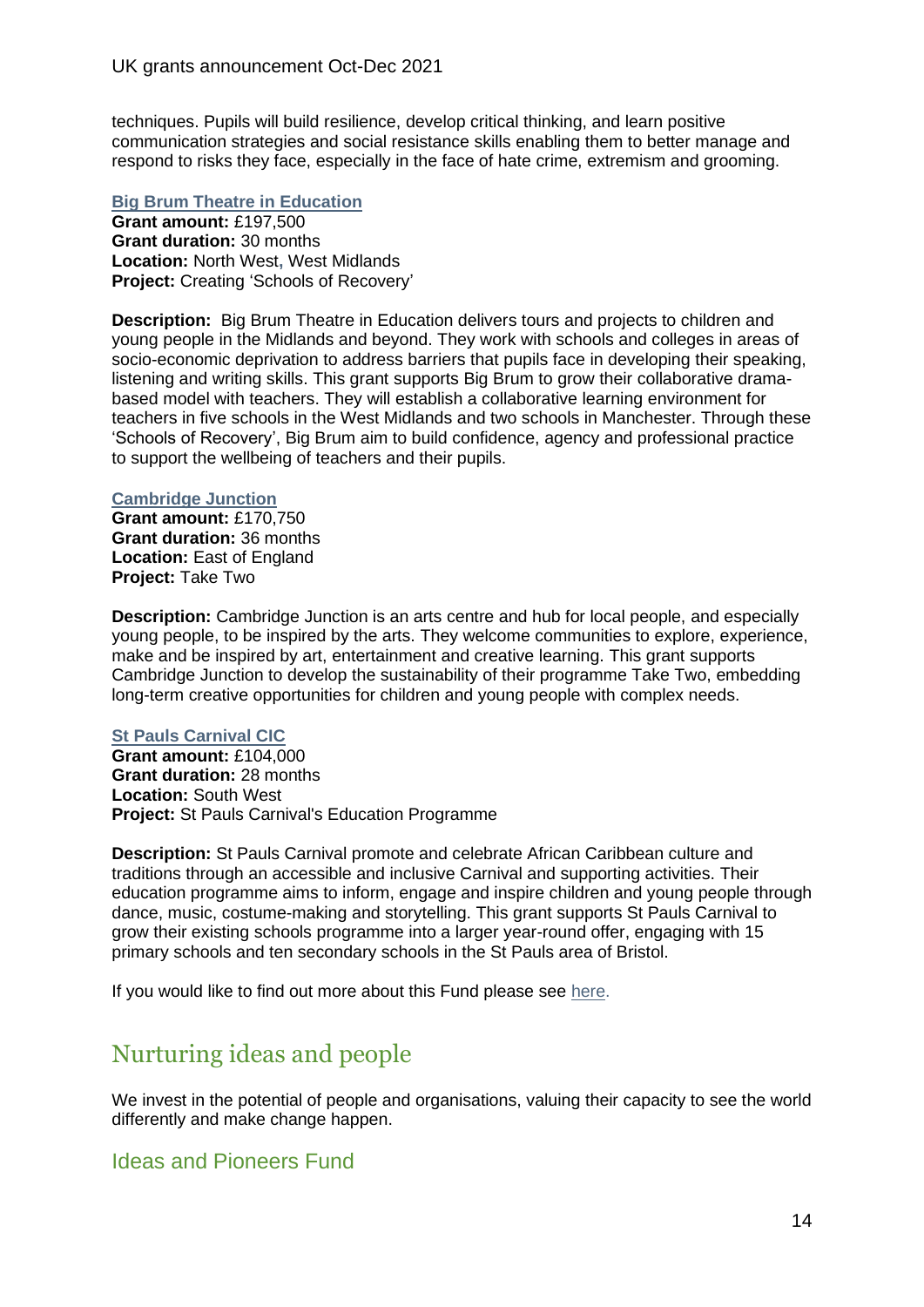The Ideas and Pioneers Fund supports people with a vision of a better society to explore their ideas for change.

#### **[Breakfast Clubs Against Racism](http://breakfastclubsagainstracism.co.uk/)**

**Grant amount:** £15,000 **Grant duration:** 6 months **Location:** London **Project:** Breakfast clubs and workshops teaching children about anti-racism

**Description:** Breakfast Clubs Against Racism aims to tackle racism by educating young people across the UK on how racism manifests in society and how to combat it. This grant supports the development of two types of workshops in community breakfast clubs and school groups for Years 6, 7 and 8. Workshops will focus on teaching children about racism and how it affects multiple aspects of life in the UK, giving young people leadership skills and self-confidence to make a difference.

#### **Camille Lesforis**

**Grant amount:** £13,103 **Grant duration:** 6 months **Location:** London **Project:** Addressing racialised trauma and learning how to heal from it

**Description:** Camille Lesforis is the founder of The Black Wellbeing Collective, a platform that aims to empower and equip the Black community with accessible talks, self-care sessions, creative workshops and holistic practices. This grant supports the research stage to inform the creation of impactful content and services that address user needs, particularly informed by racialised trauma and healing.

#### **[Care Matched](http://carematched.co.uk/)**

**Grant amount:** £10,000 **Grant duration:** 12 months **Location:** London **Project:** Developing the Care App

**Description:** Care Matched is the first tech-based company with a focus on catering to the Black and minoritised communities. Artificial intelligence will be used to match care receivers and care workers based on cultural background, language proficiency and other skills and experiences. This grant supports the development of the Care App and web portal which will offer care organisations, their care workers and clients a more seamless experience.

#### **[Chisato Minamimura](http://chisatominamimura.com/)**

**Grant amount:** £15,000 **Grant duration:** 12 months **Location:** London **Project:** Input:Output - an accessible toolkit for developing creative sensory-focussed interpretation

**Description:** Chisato Minamimura is a Deaf performance artist and British Sign Language art guide working globally. They visualise sound and music from their Deaf perspective, and use digital to share their experience of sensory perception and human encounters. This grant supports Chisato to research and develop new, creative and non-linguist methods of interpretation and audio description through consultation with traditional access providers and disabled cultural workers. Chisato hopes to turn findings into a vocational training model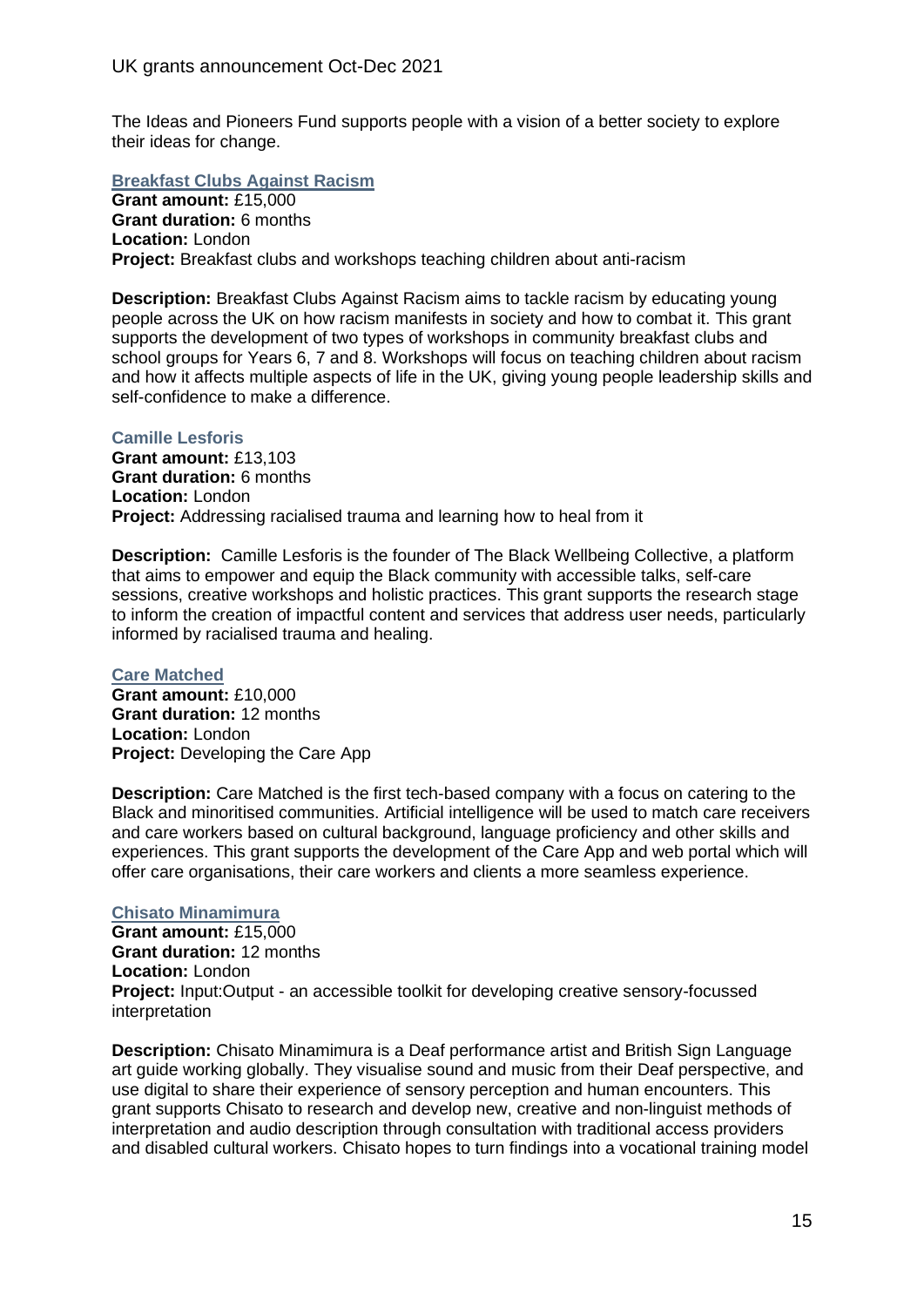or toolkit which could be shared and used by cultural/access workers to broaden, change and apply accessibility in more creative ways.

#### **[CRIPtic Arts](http://www.cripticarts.org/)**

**Grant amount:** £14,980 **Grant duration:** 12 months **Location:** UK wide **Project:** Accessible Arts Commitment - enabling d/Deaf and disabled creatives

**Description:** CRIPtic Arts is committed to developing and supporting d/Deaf and disabled people in creative careers through access support, creative opportunities, facilitation work and developing the creative industries to improve their access. This grant supports CRIPtic Arts to develop a statement of 'principles of access' which artists and organisations are able to commit to, only working in areas where the principles are met. Through the statement, CRIPtic hopes to build solidarity across artists, moving the focus from individual access to access for everyone.

#### **[Fox Irving](https://foxirving.com/)**

**Grant amount:** £15,000 **Grant duration:** 5 months **Location:** North West **Project:** Big Sister Programme

**Description:** Fox Irving is an artist whose work is shaped by the liminal, precarious identity they inhabit as queer/femme/working class. With a playful, DIY approach informed by activist strategies and centring collaboration, Fox investigates how art can be used as a tool of empowerment by marginalised communities. This grant supports Fox to create a 'Big Sister' network, joining women from lower socio-economic backgrounds with practising female working class artists. The project will aim to create a long-term, replicable programme to develop the skills, opportunities and voices of all participants.

#### **[Send it to Alex](https://sendittoalex.co.uk/)**

**Grant amount:** £15,000 **Grant duration:** 4 months **Location:** South East **Project:** Diversity and Inclusion Recruitment and Employment HUB

**Description:** Send it to Alex is a service provider of Business Assistance and HR with a social purpose to bridge the employment gap for neurodivergent and disabled people. This grant supports Send it to Alex to collate diversity and inclusion data and experiences of applicants and employers which will provide insights into the challenges faced by people with access needs or diverse learning styles. These insights will enable organisations to address and develop their procedures and policies to be more inclusive, reducing the disability employment gap.

#### **[Emma Houston](https://www.emmahoustonconsulting.com/blog/categories/scotland-s-changemakers)**

**Grant amount:** £15,000 **Grant duration:** 12 months **Location:** Scotland **Project:** Scotland's Changemakers

**Description:** Emma Houston is a third sector consultant and facilitator focusing on supporting social change across Scotland, and founder of Scotland's Changemakers. This grant supports the development of Scotland's Changemakers as a social innovation think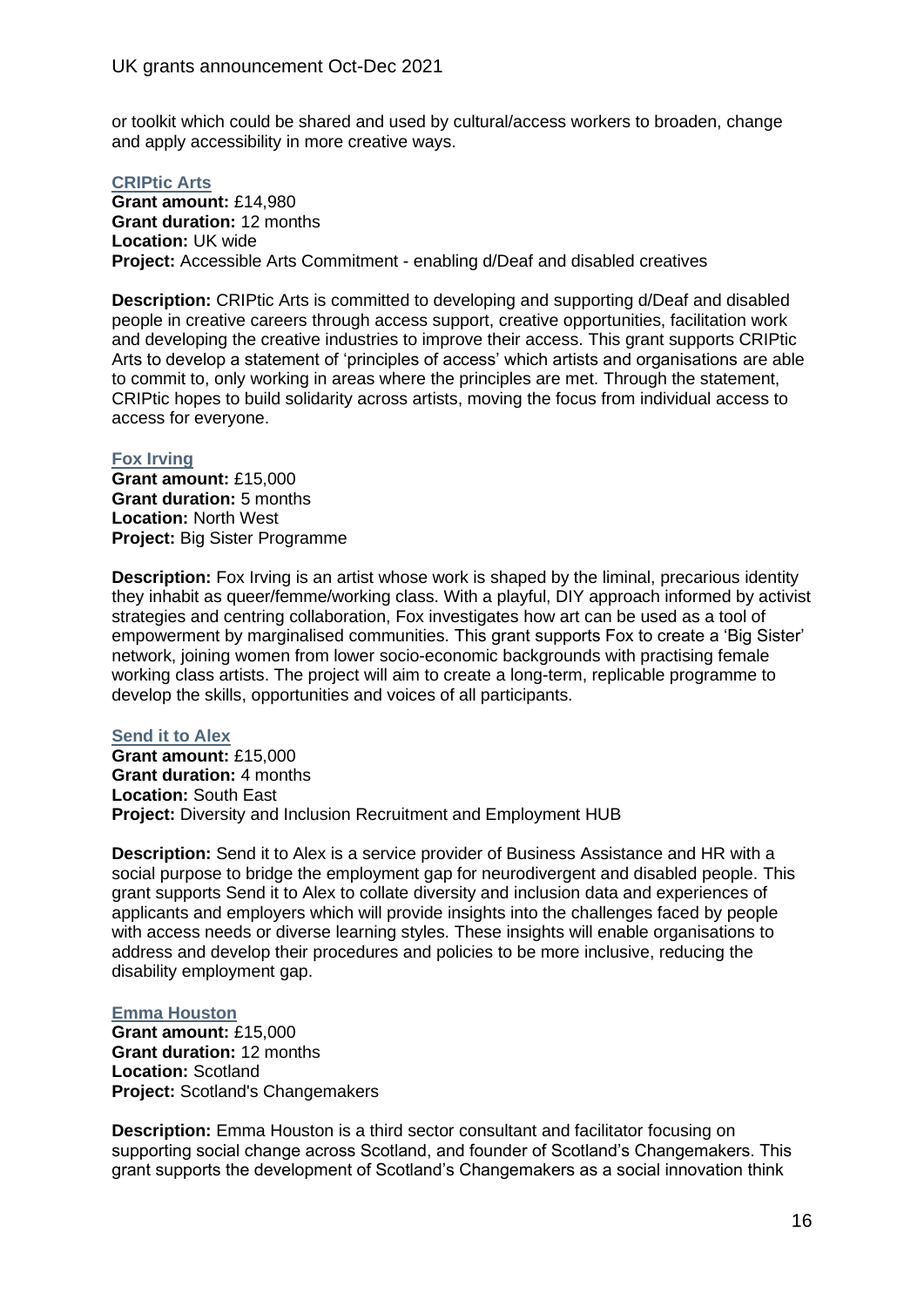tank which will create space for discussion, research and small-scale tests of change. The think tank will highlight the needs of the third sector in Scotland and address funding challenges.

**[Fauve Alice](https://www.fauvealice.com/) Grant amount:** £15,000 **Grant duration:** 6 months **Location:** London **Project:** Carers Staffroom: A space for domiciliary care workers

**Description:** Fauve Alice is a performance maker, artist and professional care worker. This grant supports the creation of the Carers Staffroom, a space for domiciliary care workers to come together, understand their workers' rights, and find a collective voice to lobby for better working conditions across agencies. Fauve Alice will explore what can be learned from the conditions of the pandemic to capitalise on current public awareness of the role that care workers play in society and creatively reimagine care.

#### **[Irfan Zaman](https://www.goldsmithssu.org/yourunion/)**

**Grant amount:** £13,800 **Grant duration:** 4 months **Location:** London **Project:** The Brave Space Collective

**Description:** Irfan Zaman is part of the Advice and Representation Team at Goldsmiths College Students Union. Convened by Irfan, student representatives from Goldsmiths want to transform the current system for racism and sexual harassment claims in Higher Education from a process that causes significant harm and distress to one that delivers redress, accountability and justice for victims. This grant supports students to develop The Brave Space Collective, a model for safe and reflective spaces for survivors of harassment which can be used by students across the country to transform current university systems.

#### **The Crimson Wave Project**

**Grant amount:** £15,000 **Grant duration:** 6 months **Location:** Wales **Project:** The Crimson Wave Project: Sustainable menstrual products, education and community

**Description:** The Crimson Wave Project was founded by Jane Rice and Emma Gerbich to provide sustainable menstrual prodcuts, education and community support. This grant supports The Crimson Wave Project to explore the creation of customised menstrual cups using 3D printing technology, that will be distributed on a a pay-what-you-can-basis and free for those on low incomes. They will create a parallel website which will survey each person's needs and serve as a resource on wider issues related to inclusive reproductive health and a support network for those using menstrual cups for the first time.

#### **Joanne Vance**

**Grant amount:** £15,000 **Grant duration:** 12 months **Location:** North East **Project:** In Good Hands

**Description:** Joanne Vance is Founder and CEO of New Beginnings North, a social enterprise with a focus on supporting neurodivergent individuals within, and on the verge of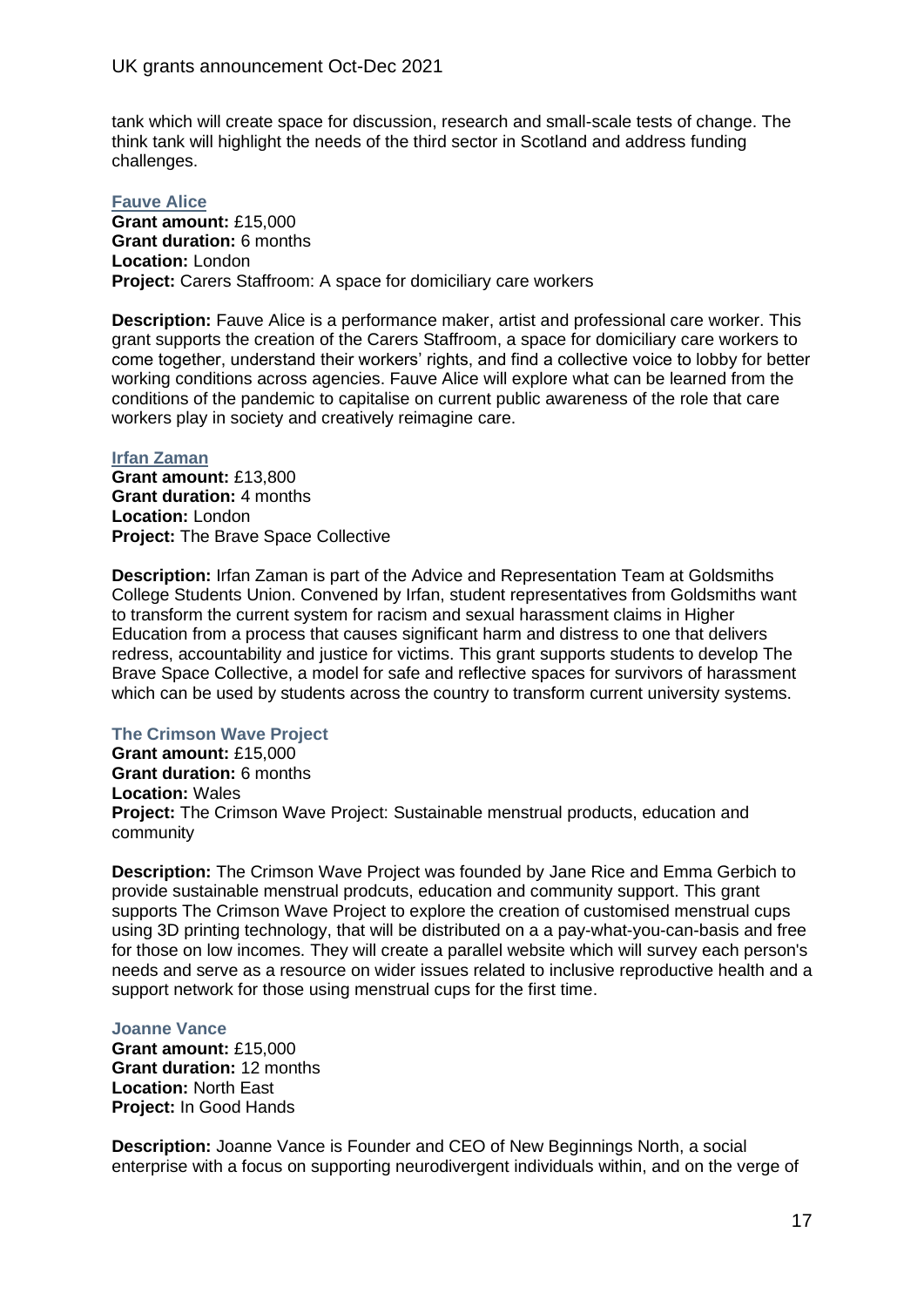entering the Criminal Justice System in the North East of England. This grant supports the development of In Good Hands, a service to support prolific offenders and those serving short sentences who have neurodiverse needs so they can live safer, law-abiding and fulfilled lives. Specialist keyworkers will provide one-to-one support in prisons and in the community, co-designed with the participants based on their own neurodiverse needs.

#### **[Katharine Quarmby](http://katharinequarmby.com/)**

**Grant amount:** £14,700 **Grant duration:** 6 months **Location:** London**,** North East**,** North West**,** West Midlands **Project:** Exposing planning segregation: Institutional racism and Traveller sites

**Description:** Katherine Quarmby is a writer, editor and journalist whose work focuses on social affairs, hate crime and race relations. This grant supports Katherine to scope out planning processes that lead to the environmentally unjust placement of Traveller sites. By looking at four in-depth case studies through Freedom of Information requests and interviews with key stakeholders, Katherine will aim to expose the planning decisions that embed racism and segregation and improve local authority accountability.

#### **Lola Odunsi**

**Grant amount:** £11,000 **Grant duration:** 12 months **Location:** East of England**,** East Midlands, London**,** North East**,** North West**,** South East**,**  South West, West Midlands, Yorkshire and the Humber **Project:** She Decided: Financial Wellness Programme for BME Women

**Description:** Business Psychologist Lola Odunsi will create a holistic and multifaceted online based financial wellness programme for Black and minoritised women. The programme will offer mindset coaching, financial education and employability training, and a safe space to discuss money concerns and receive peer support. Through the programme, Lola hopes to contribute to economic justice and wellbeing for Black and minoritised women, their communities and future generations.

#### **[Mary-anne Hodd -](https://www.maryannehodd.co.uk/) Vital Voice**

**Grant amount:** £15,000 **Grant duration:** 18 months **Location:** East Midlands, London, South East, South West, West Midlands **Project:** Training organisations and authorities in the field of foster care

**Description:** Mary-anne Hodd is a care-experienced trainer, consultant and speaker working to connect the child's voice to the heart of services through her work Vital Voice. This grant supports the training function of Vital Voice, in which Mary-anne will work with organisations and local authorities to deliver training on strengths-based and traumainformed approaches to care. Training will later extend to schools, leading to opportunities for young people in community settings.

#### **[SustainED \(The Solidarity Library\)](http://www.thesolidaritylibrary.org/)**

**Grant amount:** £15,000

**Grant duration:** 18 months

**Location:** East of England, East Midlands, London, North East, North West, South East, South West, West Midlands, Yorkshire and the Humber

**Project:** Transcending Inequity: Bridging research and practice through social justice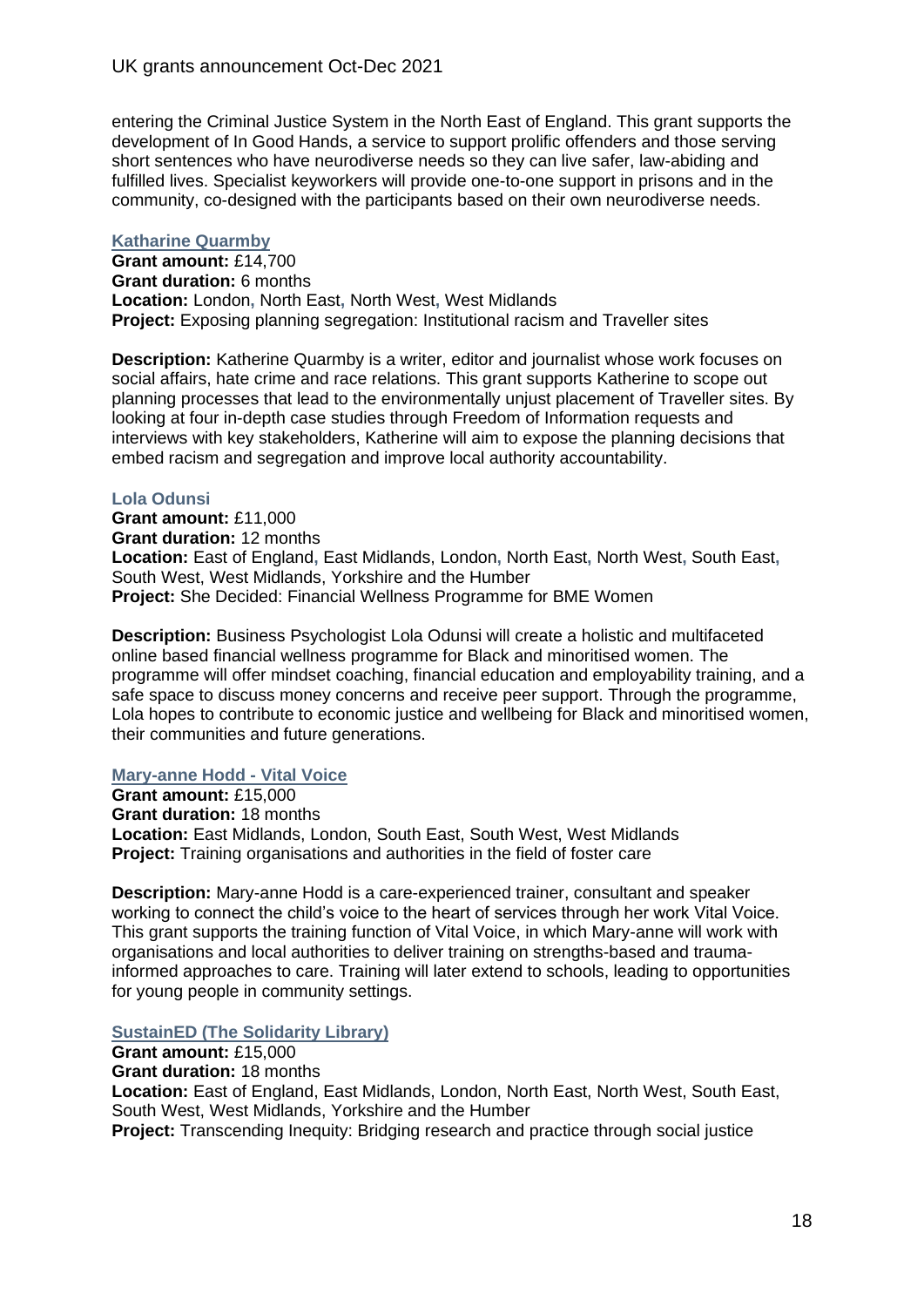#### UK grants announcement Oct-Dec 2021

**Description:** SustainED (formerly The Solidarity Library) was founded amidst a growing concern over unequal access to knowledge, information and digital technology use. They bring together researchers, practitioners, activists and communities to reshape knowledge production and build a repository of resources and expertise on social justice issues. This grant supports SustainED to mentor young researchers, drawing upon anti-racist methodologies. Through this work, they will aim to bridge research and practice through youth-led research outputs and products that will reach diverse audiences and reshape understandings of justice.

#### **[Purple Vote](http://www.legacyig.org/)**

**Grant amount:** £15,000 **Grant duration:** 12 months **Location:** Wales **Project:** Purple Vote: Stronger political voice for disabled people in society

**Description:** Legacy in the Community is a team of passionate individuals whose aim and purpose is to work together to break down barriers that prevent disabled individuals or those who identify with long-term health conditions from fully participating in society. Their new campaign, Purple Vote, aims to establish a stronger political voice for disabled people. This grant supports the organisation to run regular hustings events with elected officials, and focus groups to gather concerns that can be raised directly with government. Overall, Purple Vote aims to encourage more disabled people to vote in elections as well as stand for elected office.

#### **[RadHR](https://radhr.org/)**

**Grant amount:** £15,000 **Grant duration:** 12 months **Location:** UK wide **Project:** RadHR

**Description:** RadHR will be a new online space for radical and progressive social change organisations to share practical learnings about how to organise based on values and challenge oppression in the workplace. This grant supports the development of the online platform through which RadHR will create and share anti-oppressive alternatives to policies and processes ranging from parenting and safeguarding to disability and recruitment. The platform will make knowledge and approaches available to smaller UK organisations to use and adapt in line with their own values.

#### **[Resist + Renew](http://www.resistrenew.com/)**

**Grant amount:** £15,000 **Grant duration:** 12 months **Location:** London, South West, Wales **Project:** Developing anti-oppressive tools and support for engaging in generative conflict

**Description:** Resist + Renew are a collective of friends, activists, artists and radical educators developing and running participatory workshops, training courses and spaces for discussion. They work towards building an autonomous community and a radical learning space centring intersectionality, ecology, feminism, anarchism, anti-racism and direct democracy. This grant supports Resist + Renew to explore how ideas of anti-oppression and conflict resolution can be combined and used in generative conflict in line with the values of Transformative Justice.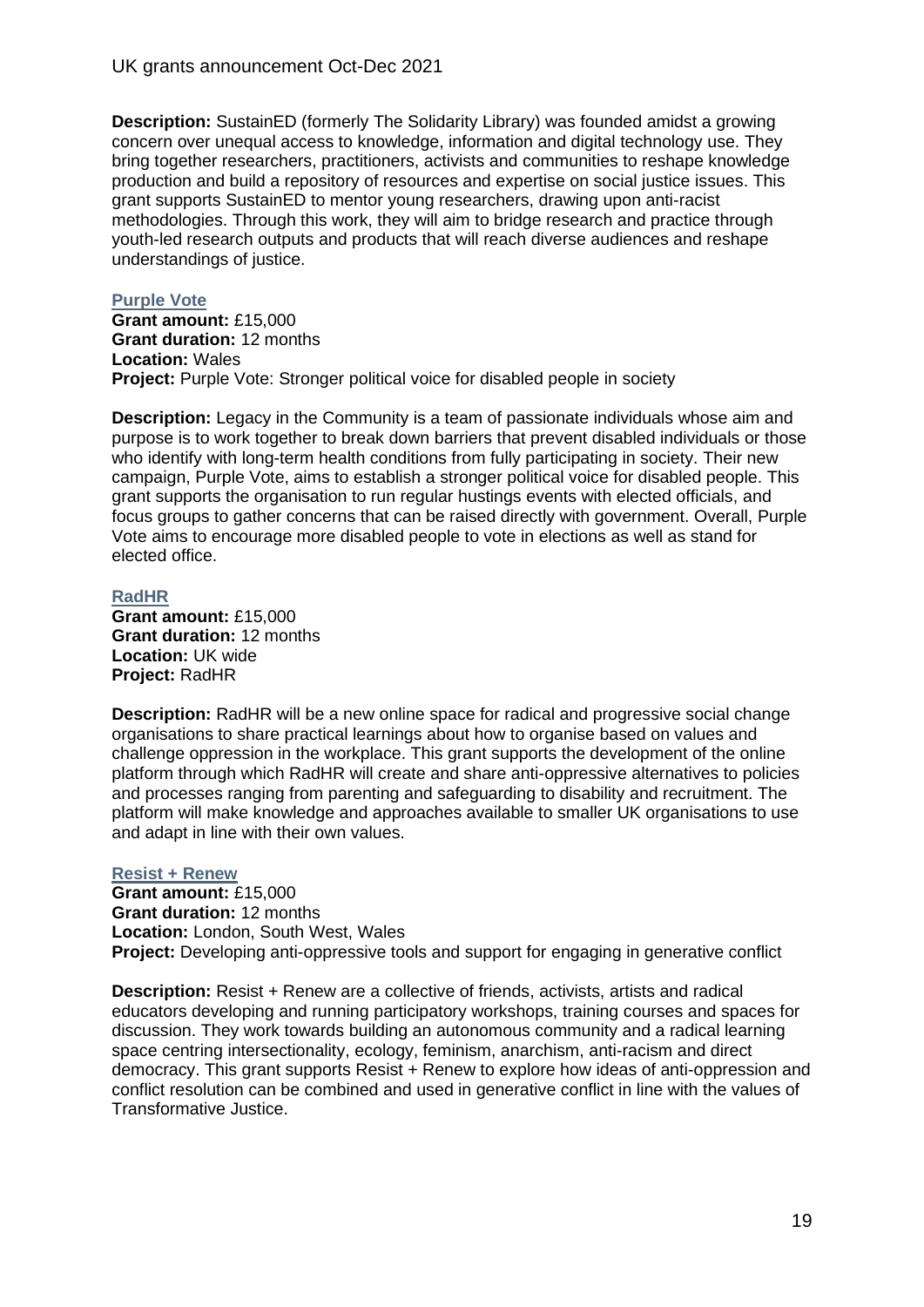#### **[Ric Flo \(Ricky Diaghe\)](https://www.elevatedyouth.uk/)**

**Grant amount:** £15,000 **Grant duration:** 9 months **Location:** London **Project:** Mantra Music: A care leaver record label

**Description:** Ric Flo is a professional artist who works to increase the representation of care experienced artists in the music industry. Through his company Elevated Youth, Ric provides creative services for young people and provides a platform for UK artists in or from foster care. This grant supports the establishment of Mantra Music Record Label which will focus on supporting care-experienced talent and promote community empowerment rather than company profit. Through the label, artists will be supported in their creative confidence and made more visible in the music industry.

#### **[Sounds Like Chaos](https://soundslikechaos.com/)**

**Grant amount:** £15,000 **Grant duration:** 6 months **Location:** London **Project:** CounterAct

**Description:** Sounds Like Chaos (SLC) is a radical arts company and collective comprised of 12-25-year-olds from diverse backgrounds in South East London. They create contemporary performance, develop new diverse leaders, employ and commission emerging artists. This grant supports the development of CounterAct, a radical climate justice education programme co-designed by young creatives and school children. SLC will work with three local school classes to co-research, develop and pilot a climate activism toolkit and workshop programme that will be rolled out across local secondary schools.

#### **[SpokesPerson CIC](http://spokesperson.bike/)**

**Grant amount:** £15,000 **Grant duration:** 12 months **Location:** Wales **Project:** The Bike Chain

**Description:** SpokesPerson seeks to find creative solutions to systemic inequalities to active travel. They work directly with LGBTQIA+, Black and minoritised, and other people experiencing marginalisation, to create better cycling access and confidence. This grant supports SpokesPerson to develop The Bike Chain, a programme combining cycling and bike maintenance skills, self-teaching and career-building for low-income young queer and trans people.

#### **[States of Mind](http://www.statesofmind.org/)**

**Grant amount:** £10,000 **Grant duration:** 7 months **Location:** London **Project:** An alternative school evaluation framework for wellbeing designed by students

**Description:** States of Mind co-designs effective forms of wellbeing support with young people in school and community settings. They design early intervention and education programmes and conduct research into the social determinants of young people's mental health. This grant supports States of Mind to collaborate with students in two London secondary schools to research the current Ofsted Inspection Framework and devise an alternative evaluation framework that better serves the needs of the school community.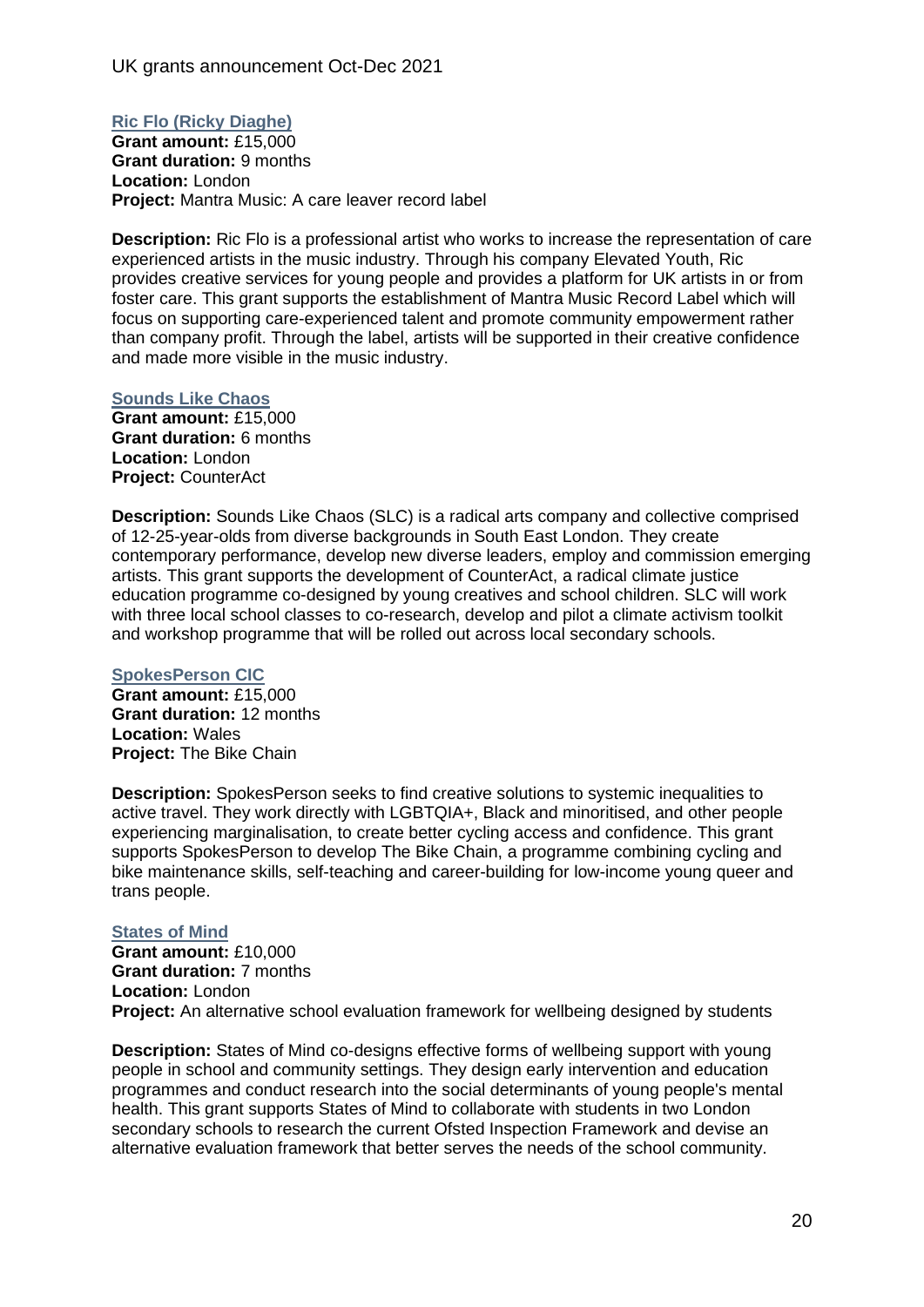**[The Black Queer Travel Guide](https://www.theblackqueertravelguide.com/)**

**Grant amount:** £15,000 **Grant duration:** 6 months **Location:** London, South West, West Midlands, Northern Ireland, Scotland, Wales **Project:** The Black Queer Travel Guide app

**Description:** The Black Queer Travel Guide provides digital resources that enable Black queer travellers to navigate the world safely through specific advice, information and local travel experiences on destinations around the globe. This grant supports the development of a prototype app version of the Travel Guide which will prioritise the safety and security of users and the people who share content about their businesses. The app will support The Black Queer Travel Guide to grow their community of businesses and ambassadors.

#### **[The Diverse Creative CIC](http://thediversecreative.org/)**

**Grant amount:** £15,000 **Grant duration:** 10 months **Location:** London **Project:** Not Your Average Entrepreneur (NYAE)

**Description:** The Diverse Creative provides a range of services to benefit both the community of people with dyslexia or other disabilities and the wider community as a whole. This grant supports the development of Not Your Average Entrepreneur, a pre-seed accelerator programme for Black and minoritised disabled entrepreneurs. The programme will support aspiring entrepreneurs through mentoring and training, providing appropriate support that recognises the challenges they face because of ableism and racism.

#### **[The Sikh Development Academy](http://www.thesikhacademy.org/)**

**Grant amount:** £15,000 **Grant duration:** 12 months **Location:** UK wide **Project:** Empowering young British Sikhs to overcome self development barriers

**Description:** The Sikh Development Academy aims to strengthen the UK Sikh community, organisations, and families and give every young Sikh the opportunities and experiences they need to help create positive changes on the issues that affect their lives, communities and broader society. This grant supports the organisation to facilitate a youth-led research advisory group who will lead on community social research and share their experiences on a national platform.

**Tracey Agyeman Grant amount:** £15,000 **Grant duration:** 9 months **Location:** UK wide **Project:** Creating a support network for and by Black women

**Description:** Tracey Agyeman is developing a network for and by Black women in philanthropy and the charity sector, a multigenerational national space which combines shared and peer learning, trust and respect to support women who are at different stages in their careers. This grant supports Tracey to build on previous work running a reatreat for Black women in the sector to establish a more long-term space that will give Black women the opportunity to see, hear and share their experiences working in the sector, and sustain and deepen learning and relationships.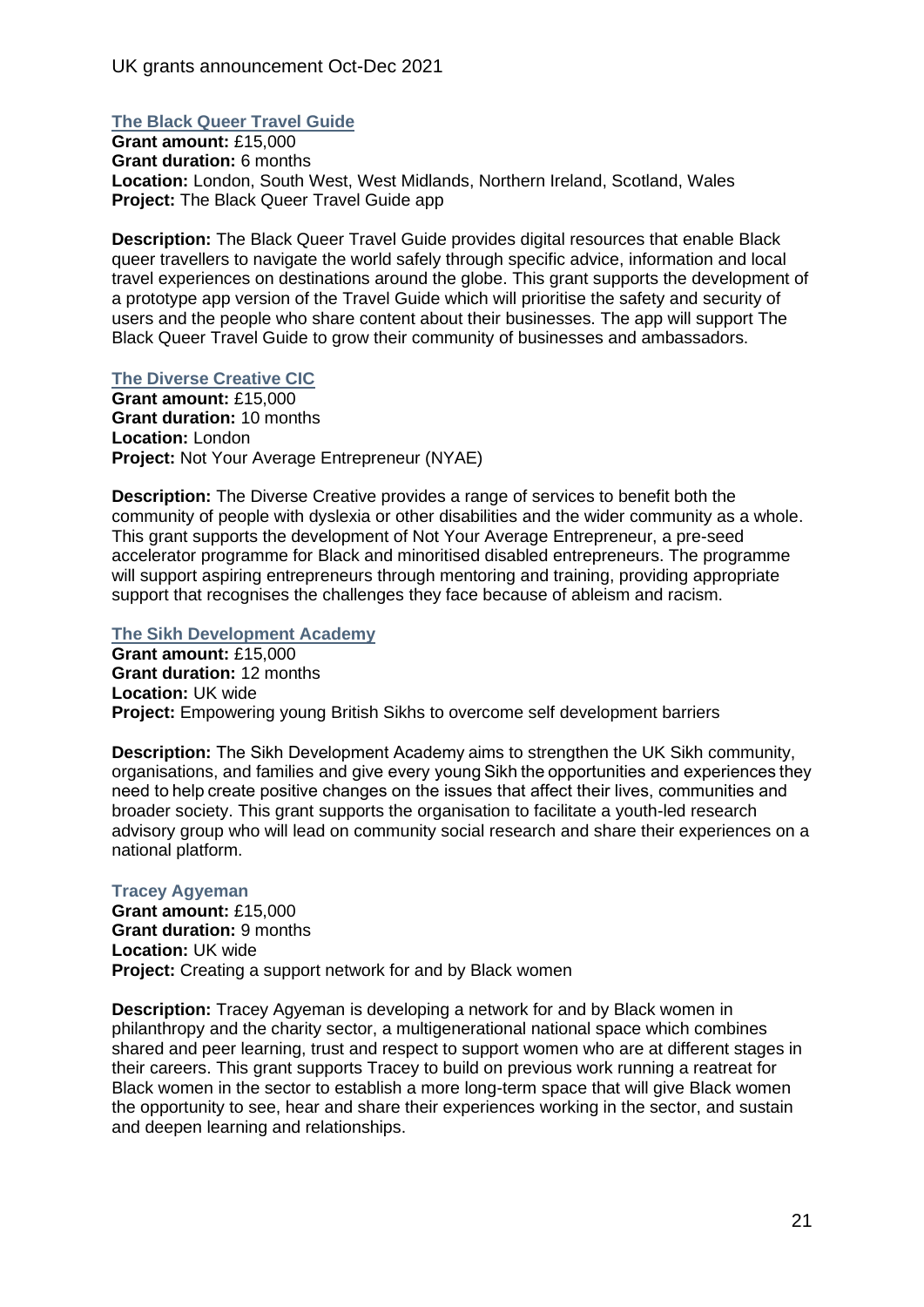**[Well Tempered Productions](http://www.welltemperedproductions.com/)**

**Grant amount:** £15,000 **Grant duration:** 12 months **Location:** London **Project:** Disrupting the Narrative

**Description:** Well Tempered Productions are a development company working across film and television, focused on projects by writers from marginalised communities. This grant supports the company to conduct a data driven study into the distribution of public funding for film across communities who have experienced various inequities in the UK, including racism, ableism and gender discrimination. Through this research, Well Tempered Productions hope to provide much needed evidence that can influence change, as well as create an accessible methodology and toolkit to measure the industry's progress.

#### **[YUCAN](https://yucan.org.uk/)**

**Grant amount:** £15,000 **Grant duration:** 12 months **Location:** UK wide **Project:** Young Carer Cultural Sensitivity Training

**Description:** YUCAN is a youth and lived experience led organisation that supports young carers from East London with expert co-designed care plans, mentoring, befriending, homework support and respite opportunities. This grant supports YUCAN to create a cultural awareness training programme for local authorities, schools and social services, enabling them to reach and provide relatable services to young carers from different ethnic backgrounds. Through this training, they will equip service providers with the tools and strategies to better identify and support young carers and create a more holistic, safe environment where young people are able to self-identify as carers.

If you would like to find out more about this Fund please see [here.](https://www.phf.org.uk/funds/ideaspioneers/)

# Major Grants

Trustees have made long-term commitments to the following organisation. It joins a portfolio which includes previous recipients of Major Grants. Funding is at the discretion of trustees and are considered by invitation only.

**[Coram Children's Legal Centre](http://www.coram.org.uk/) Grant amount:** £300,000 **Grant duration:** 48 months **Location:** London**,** South East Project: Staffing support at Coram Children's Legal Centre

**Description:** Coram Children's Legal Centre (CCLC) promotes and protects children's rights worldwide, ensuring their interests are represented at every level of the legal process. This grant provides top-up funding as part of the organisation's Major Grant and supports two additional posts – a Supervising Solicitor and an Immigration and Asylum Caseworker.

If you would like to find out more about this Fund please see [here.](https://www.phf.org.uk/programmes/major-grants/)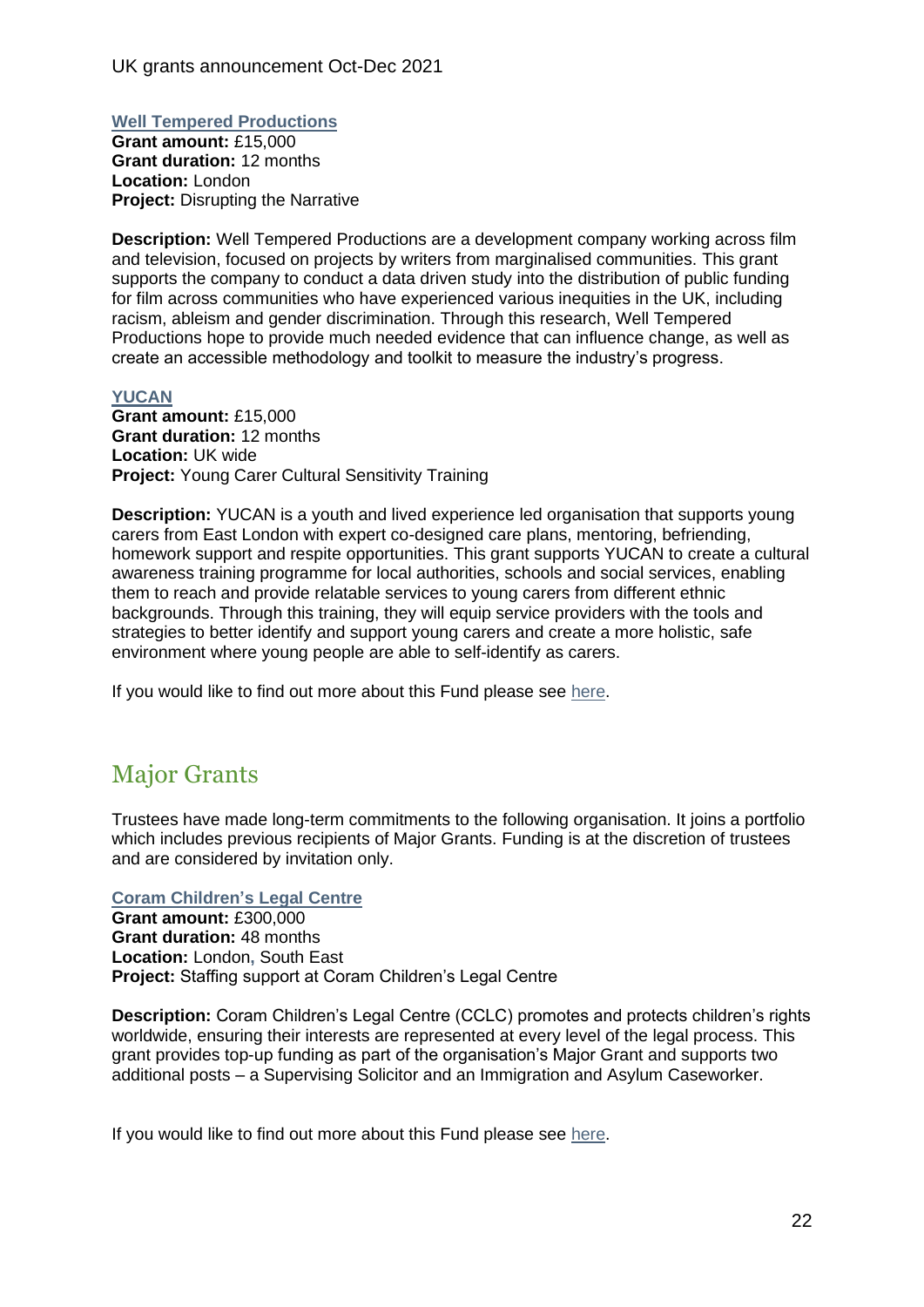# Covid-19 Response Fund

These grants provide support to aid the organisation in dealing with the challenges posed by Covid-19.

#### **[Advantages of Age](https://startupschoolforseniors.com/)**

**Grant amount:** £4,530 **Grant duration:** 4 months **Location:** UK Wide **Project:** Covid-19 Emergency Funding

**Description:** Advantages of Age run the Startup School for Seniors, a training programme aimed at men and women, ages 50 and up, who have been made redundant and are seeking to fulfil their potential through new career opportunities. This grant provides core support to aid the organisation in dealing with the challenges posed by Covid-19.

#### **[Artsplay Highland](http://www.artsplay.org.uk/)**

**Grant amount:** £12,625 **Grant duration:** 9 months **Location:** Scotland **Project:** Covid-19 Emergency Funding

**Description:** Artsplay Highland is a Scottish arts charity which delivers arts training and educational workshops to children, carers and teachers. This grant provides core support to aid the organisation in dealing with the challenges posed by Covid-19.

**b. [supreme](http://www.bsupreme.co.uk/) Grant amount:** £20,000 **Grant duration:** 12 months **Location:** England **Project:** Covid-19 Emergency Funding

**Description:** b. supreme is dedicated to supporting, nurturing and championing opportunities for women in hip hop and the arts. This grant provides core support to aid the organisation in dealing with the challenges posed by Covid-19.

**[Ballet Cymru](http://www.welshballet.co.uk/) Grant amount:** £59,000 **Grant duration:** 11 months **Location:** Wales **Project:** Covid-19 Emergency Funding: Duets dance programme

**Description:** Ballet Cymru is a professional ballet company in Wales who tour performances and deliver dance education programmes. This grant provides core support for Duets, Ballet Cymru's national programme for young people in areas of need to access dance training and progression routes. Five community organisations and seven primary schools will take part, involving over 200 children across Wales.

#### **[BLAM UK CiC](http://blamuk.org/)**

**Grant amount:** £20,000 **Grant duration:** 12 months **Location:** London **Project:** Covid-19 Emergency Funding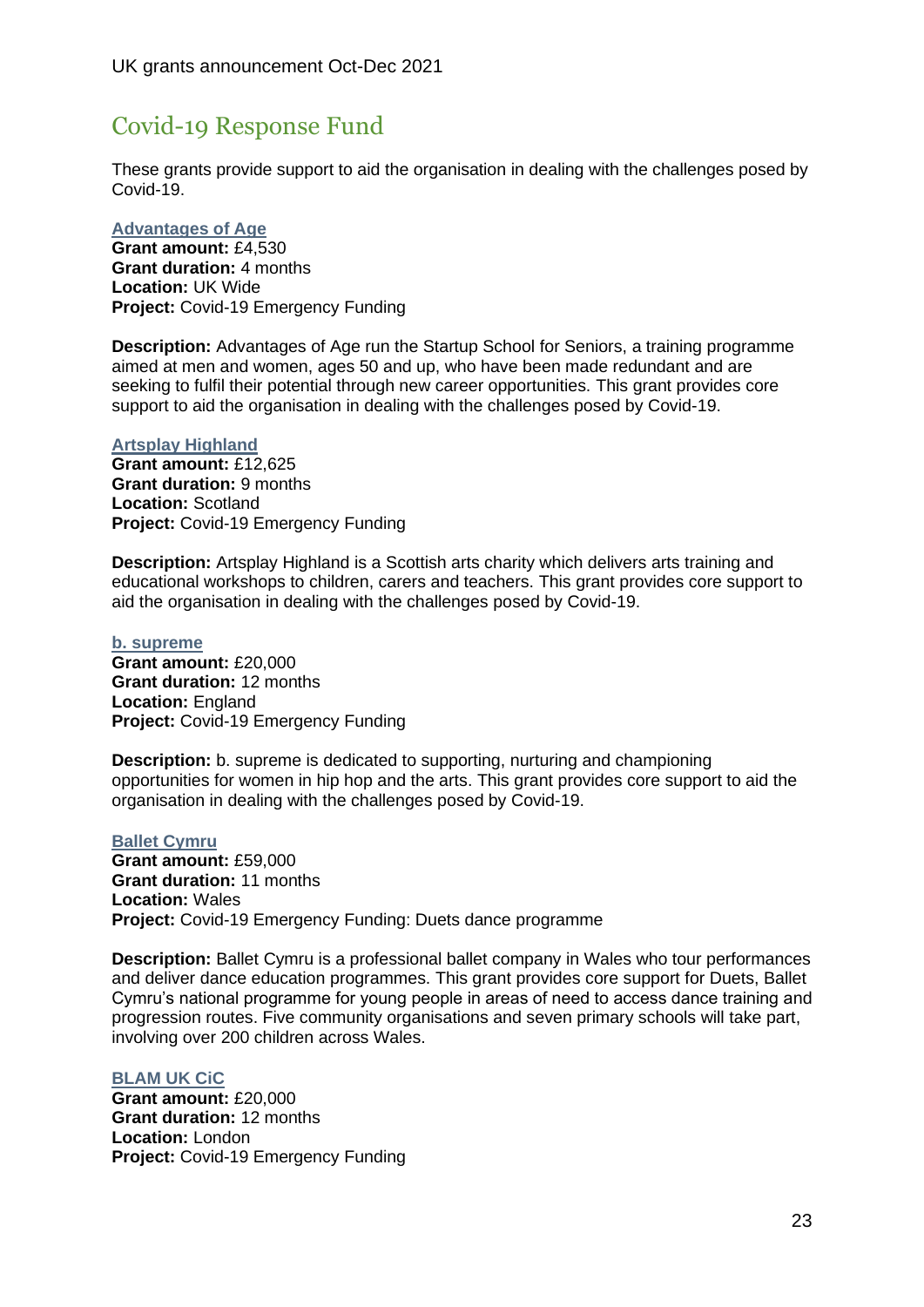**Description:** Black Learning Achievement and Mental Health (BLAM) UK are dedicated to ensuring the all-round wellbeing of young Black members of their community in Brixton and other boroughs of London. They aim to champion Black British cultural capacity and creativity, improve the health and wellbeing of peoples of African descent, provide a comprehensive and decolonised education, and support inclusion of the Black British community through advocacy and support. This grant provides core support to aid the organisation in dealing with the challenges posed by Covid-19.

#### **[British Youth Council](http://www.byc.org.uk/)**

**Grant amount:** £40,000 **Grant duration:** 19 months **Location:** UK Wide **Project:** Covid-19 Emergency Funding: Make Your Mark

**Description:** British Youth Council (BYC) is the national Youth Council of the UK. They seek to empower young people to inform policy and influence society through representation in UK Youth Parliament elections, volunteering in youth councils, campaigning, and offering education, training and access to decision-makers. This grant supports BYC's young people's voice and power initiative which will give young people the opportunity to contribute to 'Make Your Mark', a programme which will inform local authorities, organisations and funders and national government, whose work impacts on young people's lives.

#### **[Charity Finance Group \(CFG\)](http://www.cfg.org.uk/)**

**Grant amount:** £20,000 **Grant duration:** 3 months **Location:** East of England, East Midlands, London, North East, North West, South East, South West, West Midlands, Yorkshire and the Humber, Wales **Project:** Covid-19 Emergency Funding

**Description:** Charity Finance Group (CFG) is a membership organisation that aims to support a financially confident, dynamic and trustworthy charity sector. CFG acts as a voice for the charity sector, advocating for a better operating environment for the not-for-profit sector. This grant provides core support to aid the organisation in dealing with the challenges posed by Covid-19.

#### **[Clore Social Leadership](http://cloresocialleadership.org.uk/)**

**Grant amount:** £20,000 **Grant duration:** 12 months **Location:** UK Wide **Project:** Covid-19 Emergency Funding

**Description:** Clore Social Leadership develop and support leaders with a social purpose to enable them to transform their communities, organisations and the world around them. They aim to build an agile, resilient and self-aware talent pipeline that can respond to the changing demands of the 21<sup>st</sup> century through their leadership programmes, short courses and digital engagement. This grant provides core support to aid the organisation in dealing with the challenges posed by Covid-19.

#### **[Free Your Mind](https://www.freeyourmindcic.com/)**

**Grant amount:** £20,000 **Grant duration:** 12 months **Location:** London **Project:** Covid-19 Emergency Funding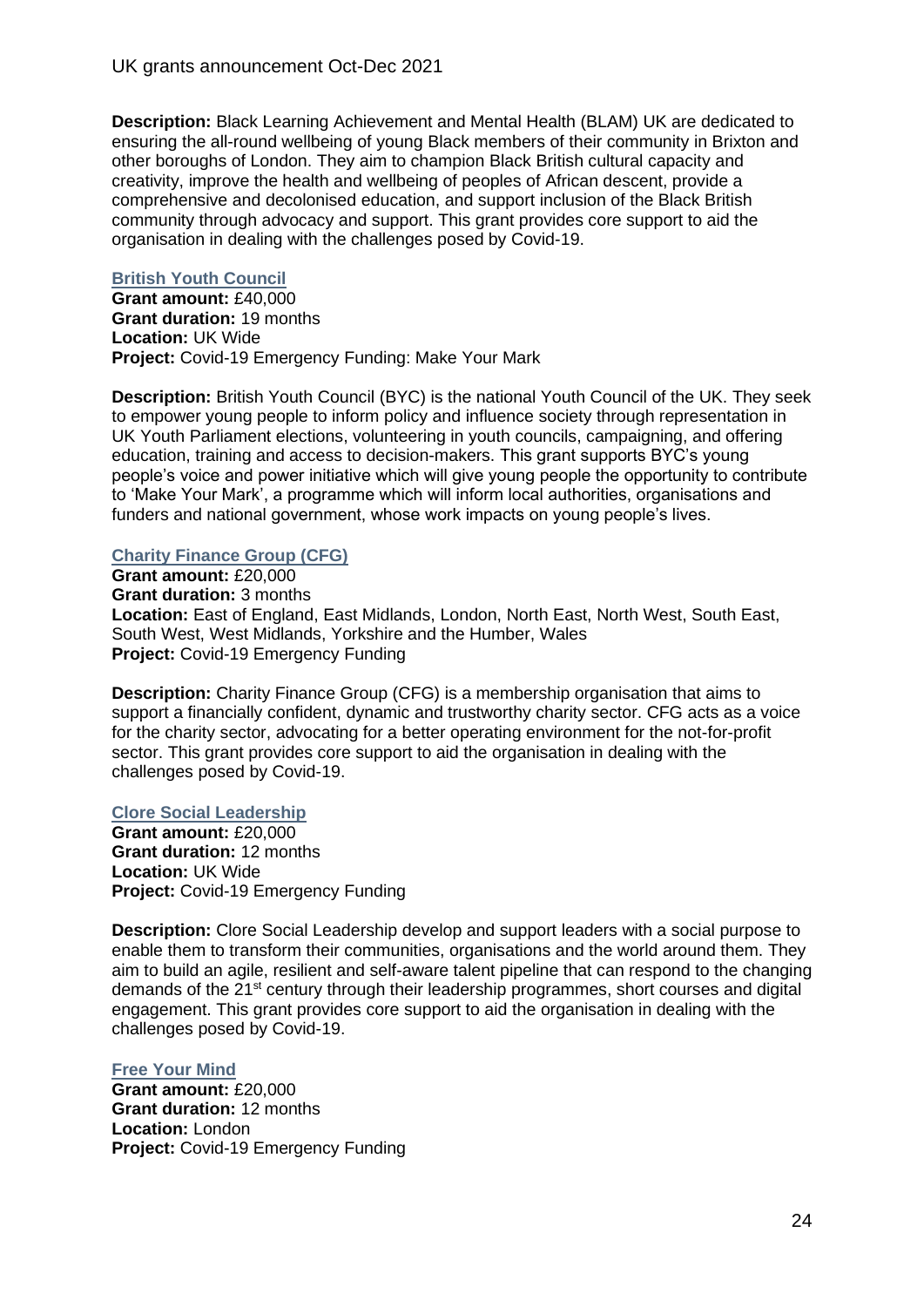**Description:** Free Your Mind supports children and young children affected by domestic abuse. They provide bespoke therapeutic support for children and young people that have witnessed abuse at home and provide wraparound support services to help families rebuild. This grant provides core support to aid the organisation in dealing with the challenges posed by Covid-19.

#### **[Hideaway Youth Project](https://thehideaway.org.uk/)**

**Grant amount:** £30,000 **Grant duration:** 12 months **Location:** North West **Project:** Covid-19 Emergency Funding: Young people informing youth programmes

**Description:** Hideaway Youth Project is a small but longstanding youth charity based in the Moss Side area of Manchester. They offer regular youth clubs, targeted programmes, education and specialist support in areas such as housing or employment. This grant supports Hideaway to incorporate young people's skills and perspectives in the development of new programmes of youth work, in order to increase the quality, quantity and diversity of opportunities for young people that they offer.

#### **[Ignite Youth](http://www.igniteyouth.org.uk/)**

**Grant amount:** £20,000 **Grant duration:** 12 months **Location:** London **Project: Covid-19 Emergency Funding** 

**Description:** Ignite Youth supports young people aged 11-25 in Harrow, from predominantly Black and minoritised backgrounds, facing multiple disadvantages. They engage young people that feel disenfranchised or marginalised, to help them move away from life-limiting behaviour, gang involvement, youth violence, exploitative relationships and re-engage with education and employment. This grant provides core support to aid the organisation in dealing with the challenges posed by Covid-19.

#### **[IMIX](http://www.imix.org.uk/)**

**Grant amount:** £15,000 **Grant duration:** 3 months **Location:** UK Wide **Project:** Covid-19 Emergency Funding

**Description:** IMIX works closely with organisations across the refugee and migration sector to train, support and build communications capacity. They draw on lived experience along with contacts in the national and local press to ensure that more first-hand stories and accounts are shared publicly in the media. This grant provides core support to aid the organisation in dealing with the challenges posed by Covid-19.

#### **[Institute for Youth Work](http://www.iyw.org.uk/)**

**Grant amount:** £20,000 **Grant duration:** 12 months **Location:** UK Wide **Project: Covid-19 Emergency Funding** 

**Description:** The Institute for Youth Work (IYW) is a membership organisation for youth workers and those that espouse youth work methodologies and ethics in their work with young people. This grant provides core support to aid the organisation in dealing with the challenges posed by Covid-19.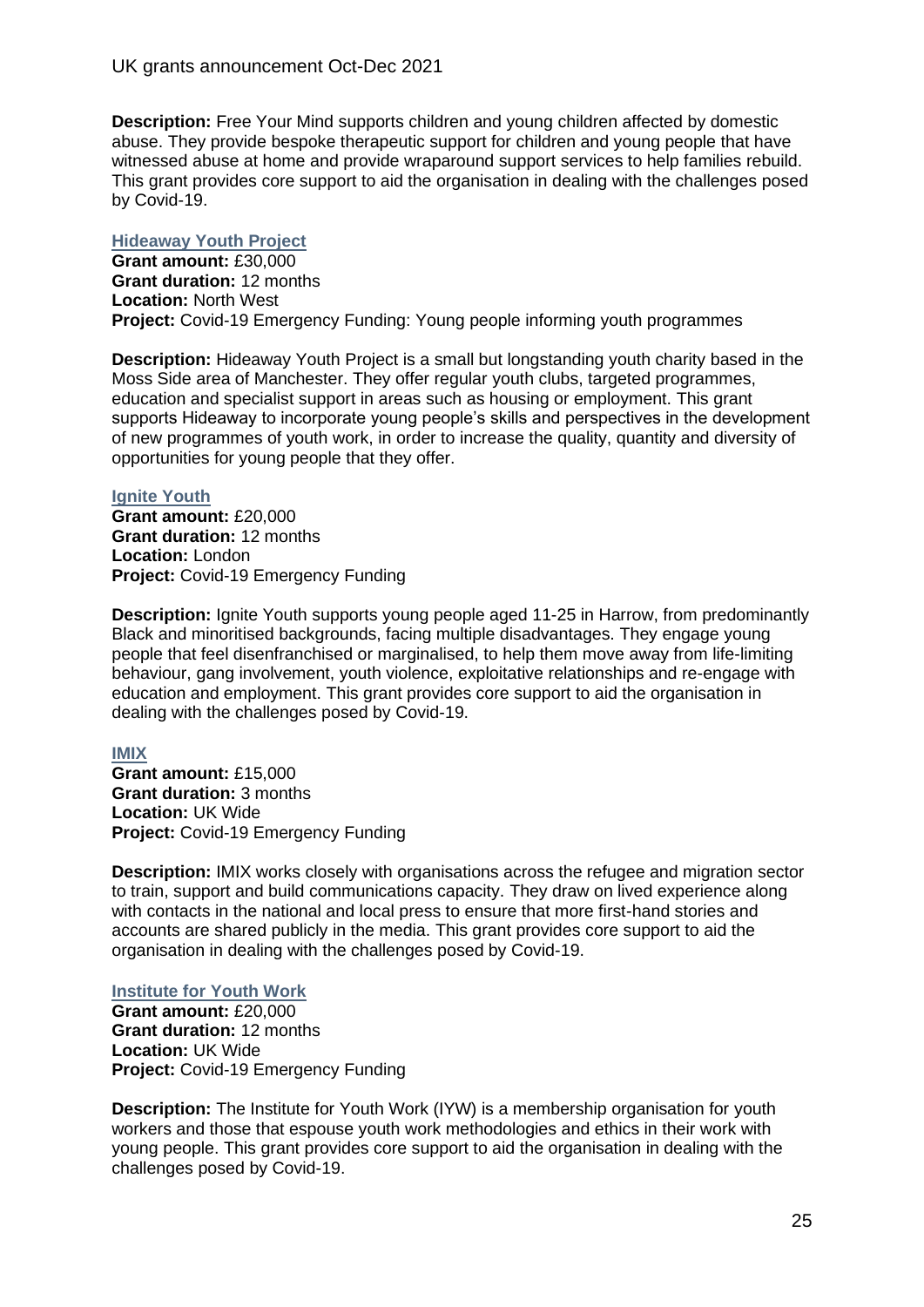UK grants announcement Oct-Dec 2021

**[Medact](http://www.medact.org/) Grant amount:** £18,660 **Grant duration:** 12 months **Location:** East Midlands**,** London, North East**,** North West, South East**,** Yorkshire and the Humber, Wales **Project:** Covid-19 Emergency Funding

**Description:** Medact is a network for health workers to challenge the social, political and economic conditions which damage health and deepen health inequalities. They organise health workers to take action on the structural barriers people face to health equity and justice. This grant provides core support to aid the organisation in dealing with the challenges posed by Covid-19.

**[PRS Foundation](http://www.prsfoundation.com/) Grant amount:** £20,000 **Grant duration:** 12 months **Location:** West Midlands **Project:** Covid-19 Emergency Funding

**Description:** PRS Foundation is the UK's leading charitable funder of new music across all genres, supporting artist and audience development across the UK. They enable songwriters and composers of all backgrounds to achieve their potential and reach global audiences. This grant provides core support to aid the organisation in dealing with the challenges posed by Covid-19.

#### **[Real Ideas](https://realideas.org/)**

**Grant amount:** £3,000 **Grant duration:** 3 months **Location:** South West **Project:** Covid-19 Emergency Funding

**Description:** Real Ideas are a social change organisation who connect young people and education professionals to a vibrant creative and cultural sector, unlocking potential to create lasting change for individuals, communities and organisations. This grant provides core support to aid the organisation in dealing with the challenges posed by Covid-19.

#### **[Refugee Council](https://www.refugeecouncil.org.uk/)**

**Grant amount:** £75,000 **Grant duration:** 12 months **Location:** East of England**,** East Midlands**,** London**,** North East**,** North West, South East**,**  South West**,** West Midlands**,** Yorkshire and the Humber **Project:** Covid-19 Emergency Funding: Grants for Afghan-led Refugee Community **Organisations** 

**Description:** Refugee Council is a charity working directly with refugees and asylum seekers and supporting them to rebuild their lives. They provide practical support to empower people to lead safe, dignified and fulfilling lives in the UK. This grant supports Refugee Council to partner with Migration Exchange in delivering a targeted grant-making programme for Afghan led Refugee Community Organisations responding to new Afghan refugee arrivals in the UK.

**[Refugee Legal Support \(RLS\)](https://www.refugeelegalsupport.org/) Grant amount:** £20,000 **Grant duration:** 12 months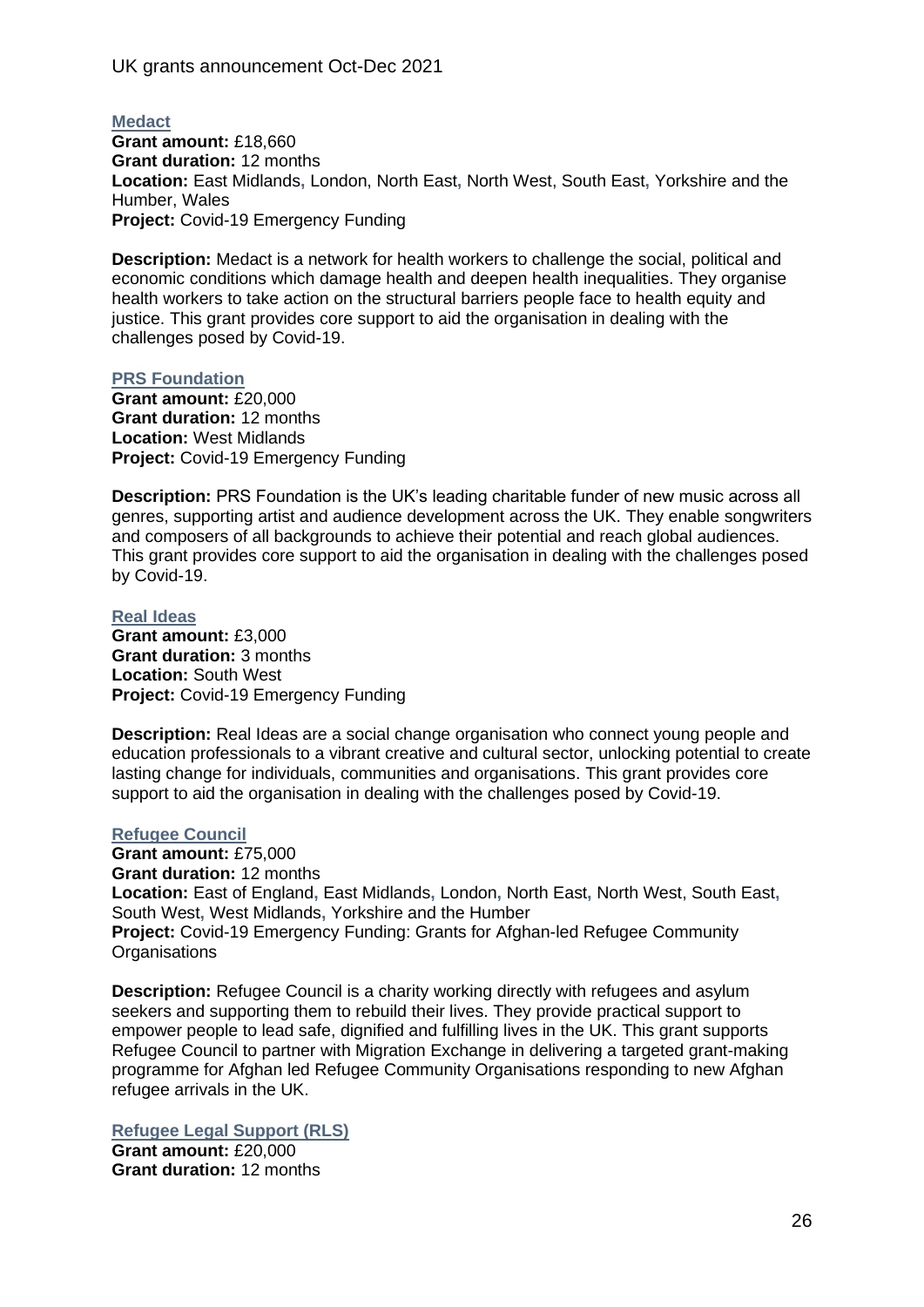**Location:** UK Wide **Project:** Covid-19 Emergency Funding

**Description:** Refugee Legal Support (RLS) are a group of UK and EU asylum lawyers acting in solidarity with refugees in Greece. They provide free legal support to those seeking sanctuary in Greece or reunification with their family members elsewhere in Europe. This grant provides core support to aid the organisation in dealing with the challenges posed by Covid-19.

#### **[Sadlers Wells Trust](https://www.sadlerswells.com/)**

**Grant amount:** £20,000 **Grant duration:** 12 months **Location:** UK Wide **Project:** Covid-19 Emergency Funding

**Description:** Sadler's Wells is a charity dedicated to dance in all its forms. With over three centuries of theatrical heritage and a year-round programme of performances and learning activities, they bring together artists to create dance, and welcome audiences to take part, learn, experiment and be inspired. This grant provides core support to aid the organisation in dealing with the challenges posed by Covid-19.

#### **[Safe Passage International](https://www.safepassage.org.uk/)**

**Grant amount:** £20,000 **Grant duration:** 6 months **Location:** UK Wide **Project:** Covid-19 Emergency Funding

**Description:** Safe Passage International campaign for and support child refugees to access legal routes to safety. They support unaccompanied child refugees all over Europe with an established presence in London, France and Greece. This grant provides core support to aid the organisation in dealing with the challenges posed by Covid-19.

#### **[South East Dance](http://southeastdance.org.uk/)**

**Grant amount:** £20,000 **Grant duration:** 12 months **Location:** East of England, East Midlands, London, North West, South East, South West, Yorkshire and the Humber **Project:** Covid-19 Emergency Funding

**Description:** South East Dance is a regional arts organisation who create dance and choreography experiences for all. They promote and develop dance in all its forms, from community classes to commissioning and presenting work by world-class artists. This grant provides core support to aid the organisation in dealing with the challenges posed by Covid-19.

#### **[The Baca Charity](http://www.bacacharity.org.uk/)**

**Grant amount:** £20,000 **Grant duration:** 24 months **Location:** East Midlands **Project:** Covid-19 Emergency Funding

**Description:** The Baca Charity work with 16-19-year-old asylum seekers, some of whom have been victims of trafficking, and are separated from their families. They provide specialist supported accommodation and a range of holistic development training to help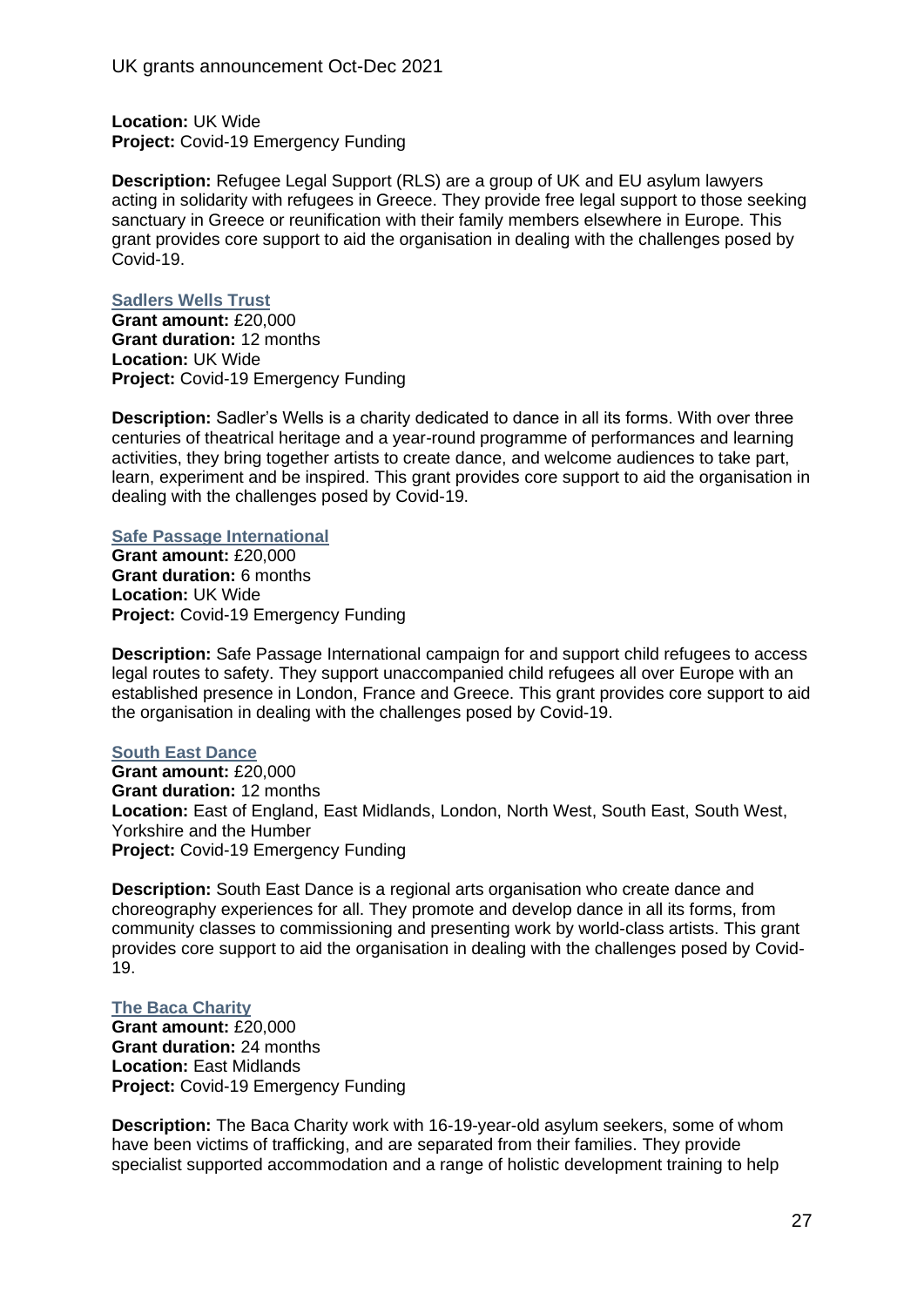young people live to their fullest of potential. This grant provides core support to aid the organisation in dealing with the challenges posed by Covid-19.

#### **[The Centre for Youth Impact](http://www.youthimpact.uk/)**

**Grant amount:** £60,000 **Grant duration:** 20 months **Location:** UK Wide **Project:** Covid-19 Emergency Funding: Make Your Mark

**Description:** The Centre for Youth Impact is a community of organisations that work together to progress thinking and practice around impact measurement in youth work and services for young people. This grant supports The Centre to engage in a nationwide young people's voice and power initiative which will give young people the opportunity to contribute to 'Make Your Mark', a programme which will inform local authorities, organisations and funders, and national government, whose work impacts on young people's lives.

#### **[The Green Team](http://www.greenteam.org.uk/)**

**Grant amount:** £20,000 **Grant duration:** 12 months **Location:** Scotland **Project:** Covid-19 Emergency Funding

**Description:** The Green Team provides transformational outdoor experiences connecting children and young people in Edinburgh and Lothians, to nature, others and themselves. This grant provides core support to aid the organisation in dealing with the challenges posed by Covid-19.

#### **[The Mix](http://www.themix.org.uk/)**

**Grant amount:** £20,000 **Grant duration:** 6 months **Location:** UK Wide **Project:** Covid-19 Emergency Funding

**Description:** The Mix is the UK's leading support service for young people. They help young people with challenges they are facing - from mental health to money, from homelessness to finding a job, from break-ups to drug use. This grant provides core support to aid the organisation in dealing with the challenges posed by Covid-19.

#### **[The Relationships Project](http://www.relationshipsproject.org/)**

**Grant amount:** £40,000 **Grant duration:** 12 months **Location:** UK Wide **Project:** Covid-19 Emergency Funding: Sustaining community relationships in the UK

**Description:** The Relationships Project was started by Shift to build the body of knowledge about the importance of relationships as community activity and volunteering become more central to civic life in response to the pandemic. This grant supports The Relationships Project to embed the learning and tools developed from their research to enable communities across the UK to sustain the positive changes and bring about a shift from a 'me society' to a 'we society'.

**[Unjust](https://twitter.com/unjustuk) Grant amount:** £20,000 **Grant duration:** 3 months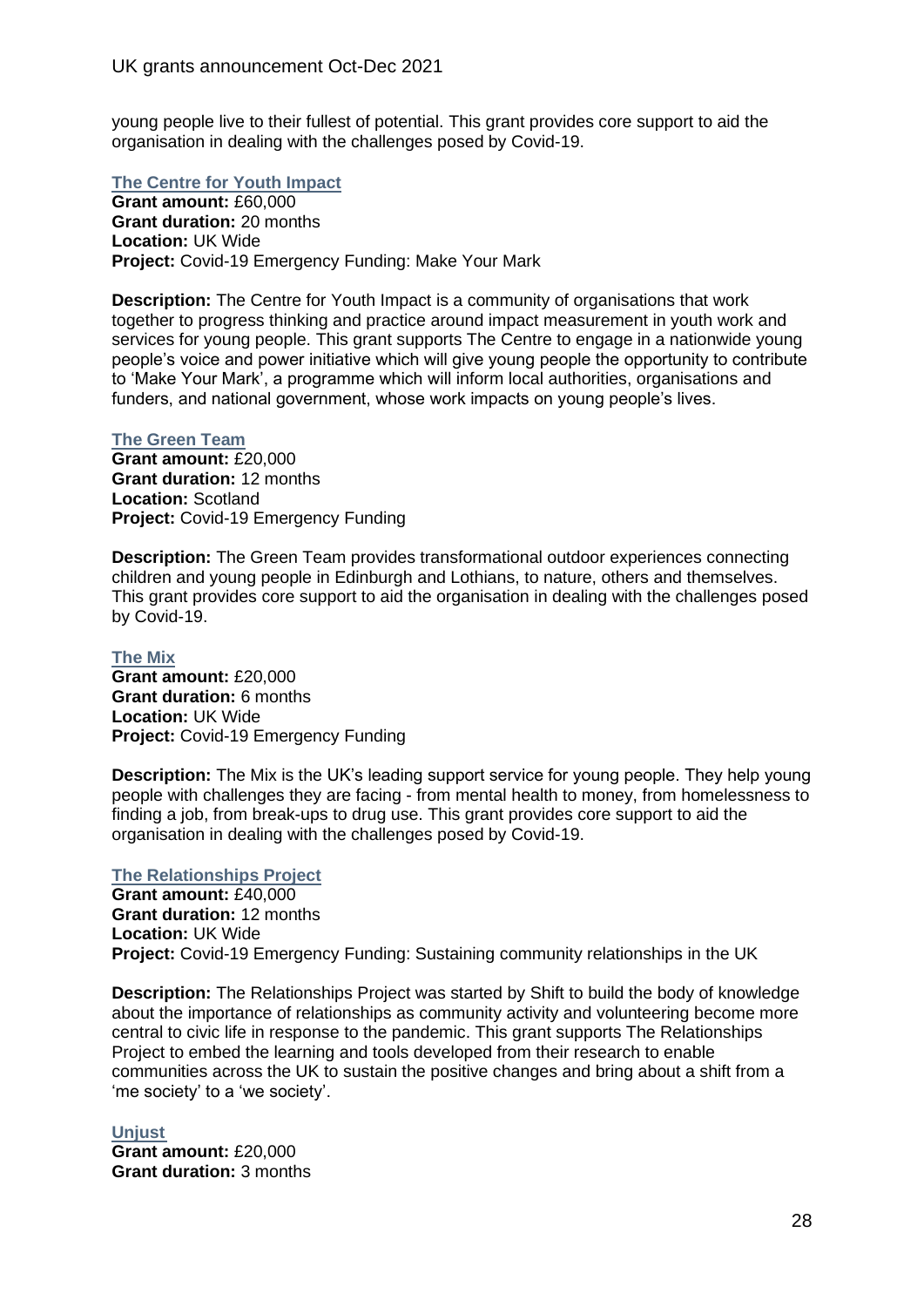**Location:** London **Project:** Covid-19 Emergency Funding

**Description:** Unjust challenge discrimination in policy and practice, promote justice and equity, and support people to know, understand and enforce their legal rights. This grant provides core support to aid the organisation in dealing with the challenges posed by Covid-19.

#### **[Wolseley Community Economic Development Trust](http://wolseley-trust.org/)**

**Grant amount:** £10,000 **Grant duration:** 3 months **Location:** South West **Project:** Covid-19 Emergency Funding

**Description:** Wolseley Community Economic Development Trust deliver local and city-wide regeneration initiatives in Plymouth through community consultation and cross-sector partnerships. This grant provides core support to aid the organisation in dealing with the challenges posed by Covid-19.

#### **[You Press](http://www.youpress.org.uk/)**

**Grant amount:** £18,720 **Grant duration:** 12 months **Location:** London **Project:** Covid-19 Emergency Funding

**Description:** You Press is a social enterprise that helps young people and underrepresented communities get their voices heard through the creative arts, writing and multi-media production. They use words and storytelling to improve society, help individuals grow and connect communities. This grant provides core support to aid the organisation in dealing with the challenges posed by Covid-19.

#### **[Young Leicestershire](https://youngleicestershire.org.uk/)**

**Grant amount:** £38,125 **Grant duration:** 12 months **Location:** East Midlands **Project:** Covid-19 Emergency Funding: Mental health and wellbeing toolkit for youthwork groups

**Description:** Young Leicestershire is a voluntary sector youth charity providing infrastructure support to 30groups who support vulnerable young people in the county to develop their potential. This grant supports Young Leicestershire to develop, evaluate and scale a mental health and wellbeing toolkit for youthwork groups.

# Other grants

## Development Fund

**[Lancashire BME Network](http://www.lancashirebmenetwork.org.uk/) Grant amount:** £5,000 **Grant duration:** 12 months **Location:** North West **Project:** Lancashire BAME Youth Work Network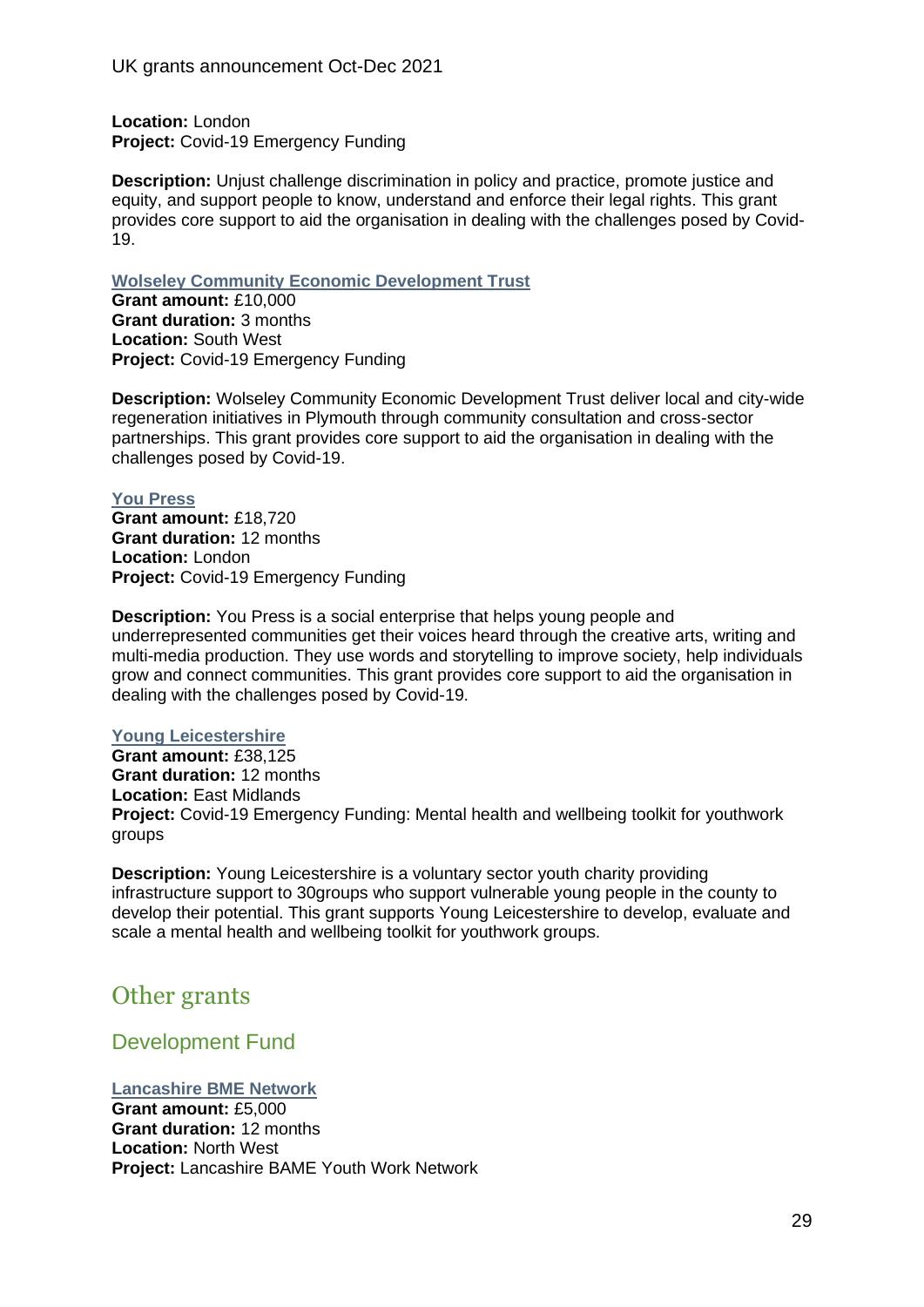**Description:** Lancashire BME Network supports Black and minoritised communities in Lancashire through advocacy, support and programmes covering financial resilience, employment, loneliness, mental health and small grants for community groups. This grant supports the development of a Lancashire BAME Youth Work Network which will support youth workers and young people from Black and minoritised backgrounds to inform regional and national youth work policy and practice.

#### **[Museums Association](http://museumsassociation.org/)**

**Grant amount:** £20,000 **Grant duration:** 18 months **Location:** UK Wide **Project:** Decolonisation skills and confidence in museums

**Description:** The Museums Association is a membership organisation for everyone working in museums, galleries and heritage. They campaign for socially engaged museums and a vibrant and inclusive workforce. This grant supports a UK-wide programme to embed decolonising work in museum professional development. The programme will disseminate, enhance and increase the impact of guidance published by the Museums Association in 2021 on behalf of its Decolonisation Guidance Working Group.

#### **[Students Organising for Sustainability UK](http://www.sos-uk.org/)**

**Grant amount:** £10,000 **Grant duration:** 5 months **Location:** Other International **Project:** COP26 Education Minister's Summit: Creating productive dialogue for climate education

**Description:** Students Organising for Sustainability UK (SOS-UK) is a student-led education charity focusing on sustainability, with work spanning issues of social justice and wellbeing. This grant supports SOS-UK's student staff from across the globe to coordinate plans and engagement for the COP26 Education Minister's Summit to centre youth voice and create productive dialogue for climate education.

#### **[Women's Resource Centre](http://www.wrc.org.uk/)**

**Grant amount:** £4,500 **Grant duration:** 3 months **Location:** UK Wide **Project:** Exhale Retreat

**Description:** Women's Resource Centre (WRC) work to ensure that the lived experience of women and girls inform policy and practice through a well-resourced and sustainably supported women's sector. This grant supports WRC's Exhale Retreat programme which will allow the organisation to think about its business model and sustainability, engage Black women in the sector to consider ways to improve the retreat for the longer term, including increasing and deepening intersectionality in the retreat.

## Evidence and Learning Fund

**[Inc Arts](http://incarts.uk/) Grant amount:** £70,000 **Grant duration:** 24 months **Location:** UK Wide **Project:** Inc Arts UK core activities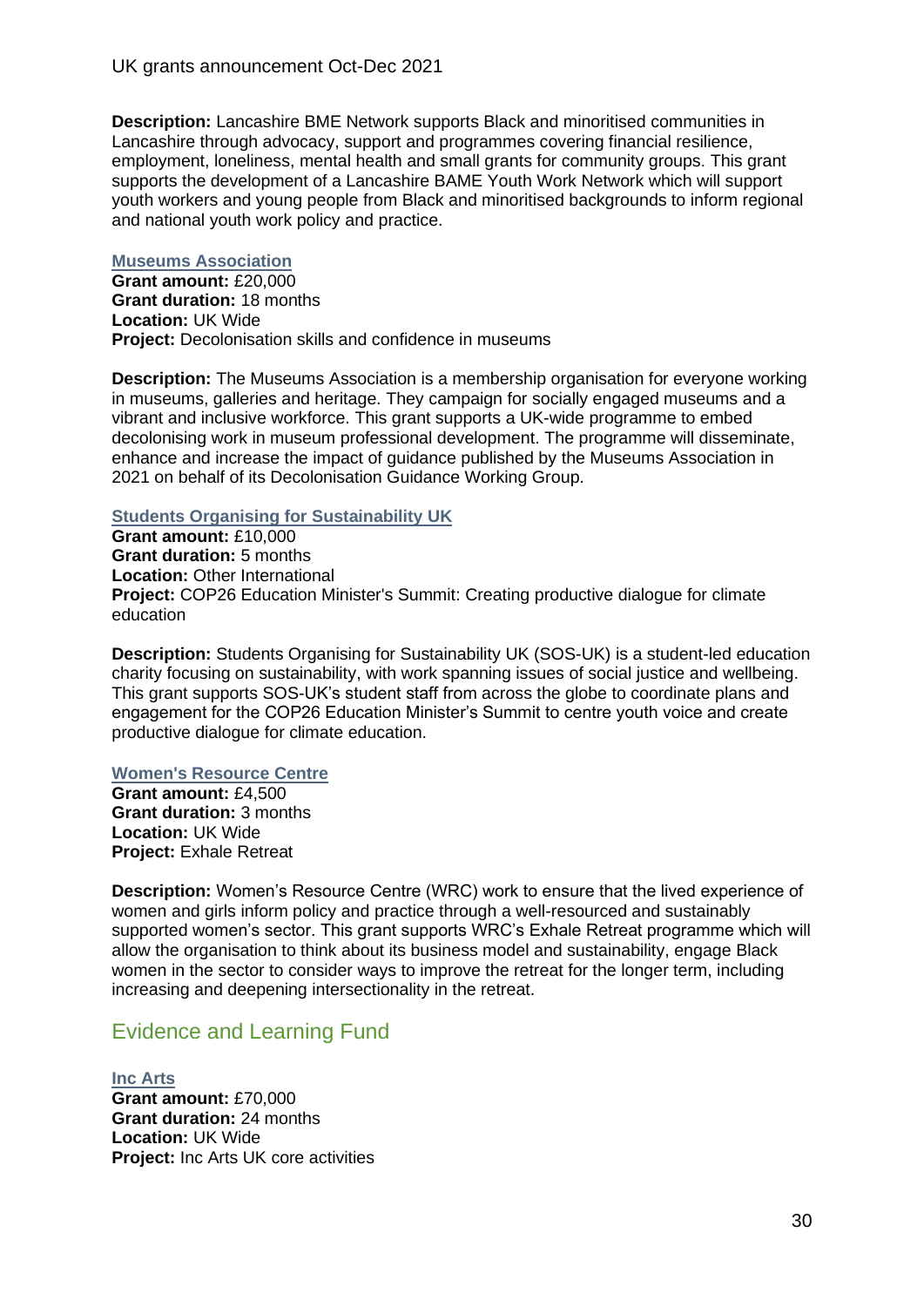**Description:** Inc Arts champions the creative, contractual and economic rights of the UK's African, Asian, Caribbean and ethnically diverse arts sector workforce. They make inclusive change in the arts and cultural sector and envisage a thriving cultural community that allows everyone to do their best work. This grant underpins Inc Arts' core activities and running costs across research and advocacy, to allow the organisation to respond to increased demand and engagement.

#### **[London Funders](http://www.londonfunders.org.uk/)**

**Grant amount:** £6,000 **Grant duration:** 3 months **Location:** London **Project:** Learning from funder responses to Covid-19

**Description:** London Funders is the membership network for funders and investors of London's civil society. This grant supports the production of learning reports from 45 workshops ran as part of the London Funders 'Festival of Learning'. This will allow learning to be shared with over 200 funders from across multiple sectors to strengthen funder practice for effective longer-term working.

#### **[London Legal Support Trust](http://www.londonlegalsupporttrust.org.uk/)**

**Grant amount:** £10,000 **Grant duration:** 3 months **Location:** London **Project:** Advice skills gaps: Ideas and solutions

**Description:** The London Legal Support Trust is an independent charity that raises funds for free legal advice services in London and the South East. They support free legal advice centres through the provision of grant funding, supporting infrastructure of the sector, and helping agencies reduce costs and save money via pro bono or discounted schemes. This grant supports the Trust to carry out research into existing pathways to the advice sector, particularly specialisms in immigration advice, in order to identify gaps in training provision and barriers to work in order to build good practise models, ideas and solutions.

## Our Neighbourhood Fund

**[C4WS Homeless Project](http://www.c4wshomelessproject.org/) Grant amount:** £60,000 **Grant duration:** 24 months **Location:** London **Project:** Winter night shelter planning for 2022 to 2023

**Description:** C4WS Homeless Project supports people experiencing homelessness to access housing and employment and to rebuild their lives. This grant provides core funding to support C4WS to build a more sustainable winter night shelter for 2022-23 including support for guests to secure accommodation and employment.

#### **[Camden Giving](http://www.camdengiving.org.uk/)**

**Grant amount:** £100,000 **Grant duration:** 24 months **Location:** London **Project:** Camden Giving: Youth-led participatory grant-making

**Description:** Camden Giving is an independent charity working with businesses in the area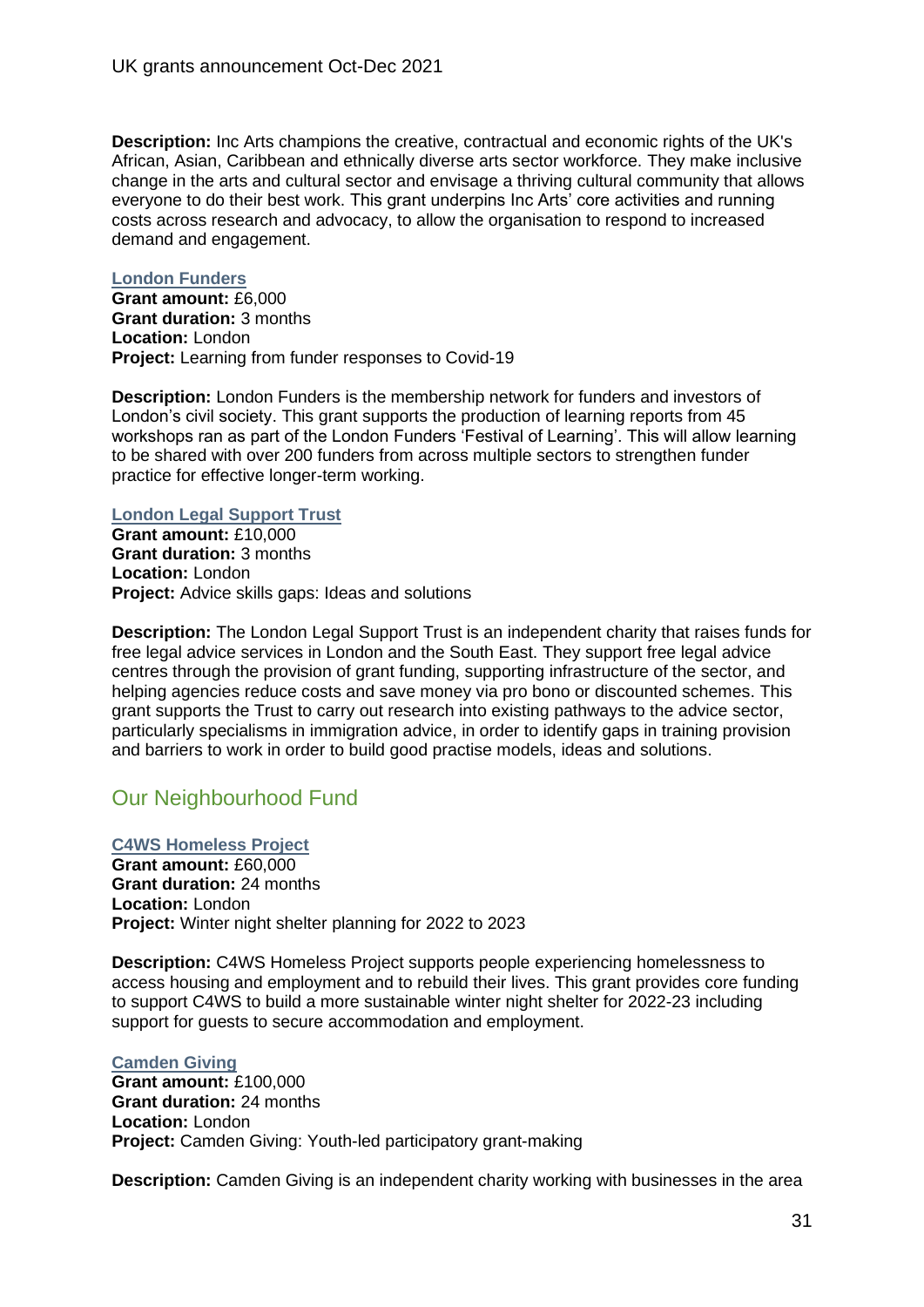to overcome local inequality. They run participatory grant-making, enabling local residents to give time, skills or money to inform services in their community. This grant supports the organisation's Future Change Makers Fund, a participatory grant-making programme through which 16–25-year-olds make decisions on which youth services the organisation funds. Over the next 24 months, Camden Giving will increase its grant spend, develop new youth-led approaches to reporting, integrate a racial justice focus into the programme, and improve its evaluation.

#### **[Coram's Fields](http://www.coramsfields.org/)**

**Grant amount:** £39,336 **Grant duration:** 17 months **Location:** London **Project:** Coram's Fields under-fives drop-in service

**Description:** Coram's Fields and Harmsworth Memorial Playground is a children's charity that serves as a safe place for all children to come and play. This grant will support Coram's Fields in providing an under fives drop-in service for one year in an area where families are faced with poverty and overcrowded accommodation.

#### **[Help on Your Doorstep](http://www.helponyourdoorstep.com/)**

**Grant amount:** £40,000 **Grant duration:** 24 months **Location:** London **Project:** Supporting communities in Islington

**Description:** Help on Your Doorstep is a charity that aims to improve the health and wellbeing of people in Islington, especially those who are vulnerable and isolated. They work with residents to find solutions to the issues which make life difficult, strengthen communities and enable people to improve their life chances. This grant supports Help on Your Doorstep to identify people who are at risk and provide early support to prevent the need for later crisis intervention.

#### **[Islington Giving through Cripplegate Foundation](https://islingtongiving.org.uk/)**

**Grant amount:** £100,000 **Grant duration:** 24 months **Location:** London **Project:** Coalition partner contribution to Islington Giving

**Description:** Islington Giving supports projects helping people living in poverty in Islington by raising funds and making grants to groups supporting young people, families, older people and those with mental health issues. This grant is Paul Hamlyn Foundation's contribution as a coalition partner which will help create a larger funding pot, enabling Islington Giving to work in partnership and reach more groups through their grant-making.

#### **[The Parent House Trust](http://theparenthouse.org.uk/)**

**Grant amount:** £40,000 **Grant duration:** 24 months **Location:** London **Project:** Strengthen core skills, improve wellbeing and access opportunities

**Description:** The Parent House is a charity that supports parents in Islington. They aim to reduce poverty and social inequality for families by building parents' confidence and skills through provision of courses, training and wellbeing support. This grant supports the Parent House to deliver one-on-one support, consultations and peer mentoring to parents in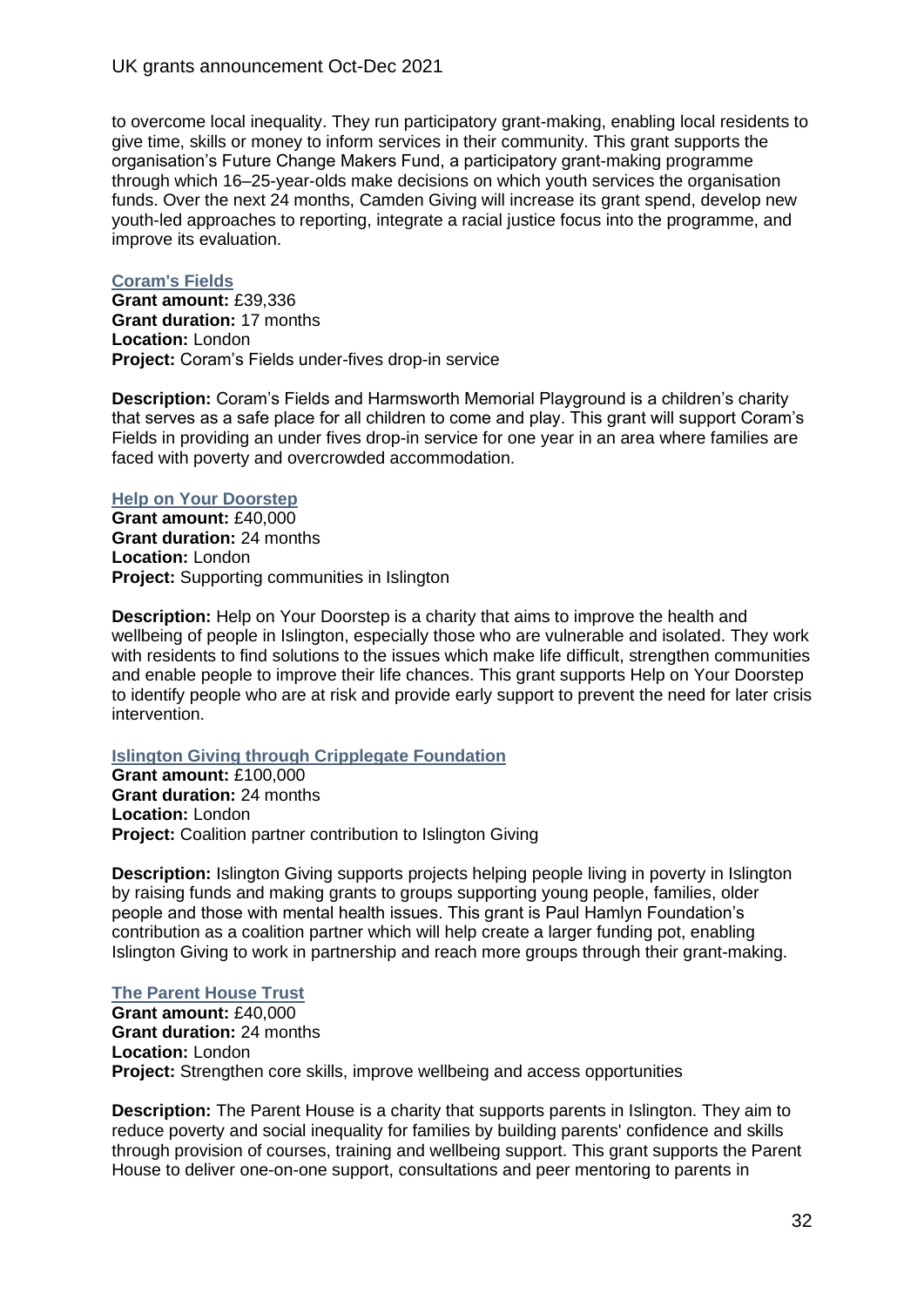Islington in order to strengthen core skills, improve wellbeing and provide opportunities to enter education and work.

**[The Peel](https://www.peelinstitute.org.uk/) Grant amount:** £40,000 **Grant duration:** 24 months **Location:** London **Project:** Clerkenwell Youth Development Programme

**Description:** The Peel is a charity that aims to build a connected community in Clerkenwell, London. They run activities for adults, children and young people, and mental health awareness projects. This grant supports The Peel as they build their Clerkenwell Youth Development Programme providing support for children in educational transitional stages through a youth club, life-skills programme, cultural enrichment, and career development for older children.

# Strategic Interventions Fund

**[LocalMotion \(through Esmée Fairbairn Foundation\)](https://esmeefairbairn.org.uk/)**

**Grant amount:** £1,000,000 **Grant duration:** 24 months **Location:** East of England, London**,** North East**,** North West**,** South West**,** Yorkshire and the Humber**,** Wales **Project:** LocalMotion – a place-based funders consortium

**Description:** LocalMotion is a joint initiative by six funders to support communities in a more radical, joined-up way. The funders consortium – made up of Paul Hamlyn Foundation, Lloyds Bank Foundation, Tudor Trust, Esmée Fairbairn Foundation, City Bridge Trust and Lankelly Chase Foundation – will support LocalMotion to work with local partners who want to find solutions to the social and environmental issues on their doorstep. This grant supports the development phase of the consortium, identifying partners and priorities in six local places across England and Wales.

#### **[L'Auberge des Migrants](https://www.laubergedesmigrants.fr/)**

**Grant amount:** £270,000 **Grant duration:** 12 months **Location:** Other International **Project:** Humanitarian Base of Calais

**Description:** L'Auberge des Migrants has been working with refugees and displaced people in Calais and the surrounding area since 2008. They act as an umbrella organisation, bringing together eight different organisations and working collaboratively to support people, volunteers and organisations in the region. This grant supports the Humanitarian Base of Calais, an an inter-organisational project developed by five organisations that work to support displaced people living in informal camps on the France-UK border. Funding will help distribute tents, sleeping bags, firewood and cooking ingredients to people living at the base.

#### **[UK Democracy Fund](https://www.jrrt.org.uk/what-we-do/the-uk-democracy-fund/)**

**Grant amount:** £300,000 **Grant duration:** 36 months **Location:** UK wide **Project:** Millions More 24